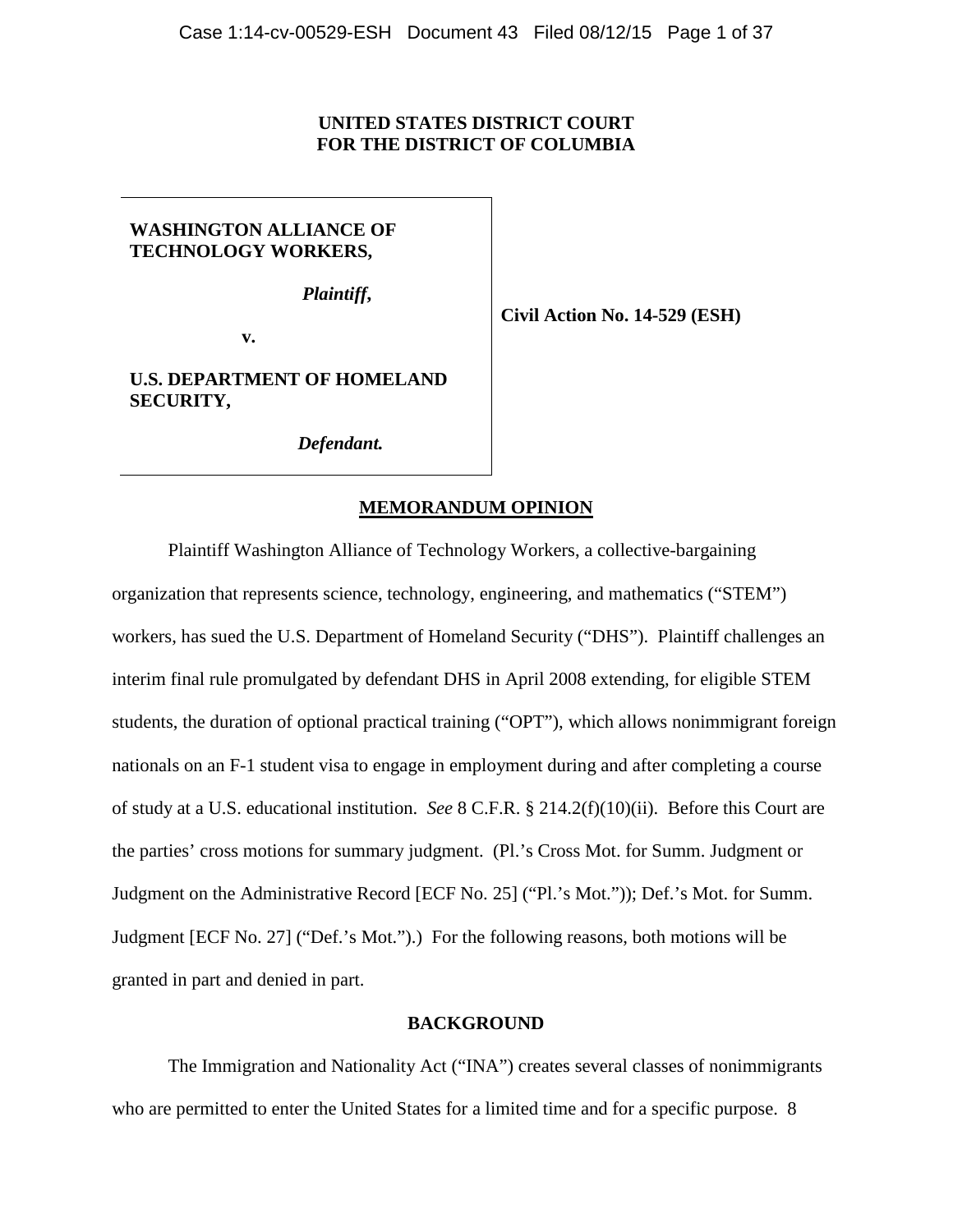U.S.C. § 1101(a)(15). This case involves two such classes. First, F-1 visas provide entry for

individuals who qualify as

an alien having a residence in a foreign country which he has no intention of abandoning, who is a bona fide student qualified to pursue a full course of study and who seeks to enter the United States temporarily and solely for the purpose of pursuing such a course of study . . . at an established . . . academic institution . . . .

*Id.* § 1101(a)(15)(F)(i). Second, H-1B visas cover individuals who fall into the following category:

an alien . . . who is coming temporarily to the United States to perform services . . . in a specialty occupation . . . and with respect to whom the Secretary of Labor determines and certifies to the Secretary of Homeland Security and the Secretary of State that the intending employer has filed with the Secretary of Labor an attestation under section  $212(t)(1)$ ....

*Id.* § 1101(a)(15)(H)(i)(b). A "specialty occupation" requires the attainment of a bachelor's degree. *Id.* § 1184(i)(1). An alien may not obtain an H-1B visa unless his employer has certified, among other things, that the alien will be paid at least "the prevailing wage level for the occupational classification in the area of employment." *Id.* § 1182(t)(1). The total number of H-1B visas is currently capped by Congress at 65,000 per year. *Id.* § 1184(g).

The INA gives the Executive Branch authority to issue regulations governing the admission of nonimmigrants. *See id.* § 1184(a)(1) ("The admission to the United States of any alien as a nonimmigrant shall be for such time and under such conditions as the Attorney General may by regulations prescribe . . . ."). For almost 70 years, DHS and its predecessor, the Immigration and Naturalization Service ("INS"), have interpreted the immigration laws to allow students to engage in employment for practical training purposes. *See* 12 Fed. Reg. 5355, 5357 (Aug. 7, 1947) ("In cases where employment for practical training is required or recommended by the school, the district director may permit the student to engage in such employment for a six-month period subject to extension for not over two additional six-month periods . . . ."). At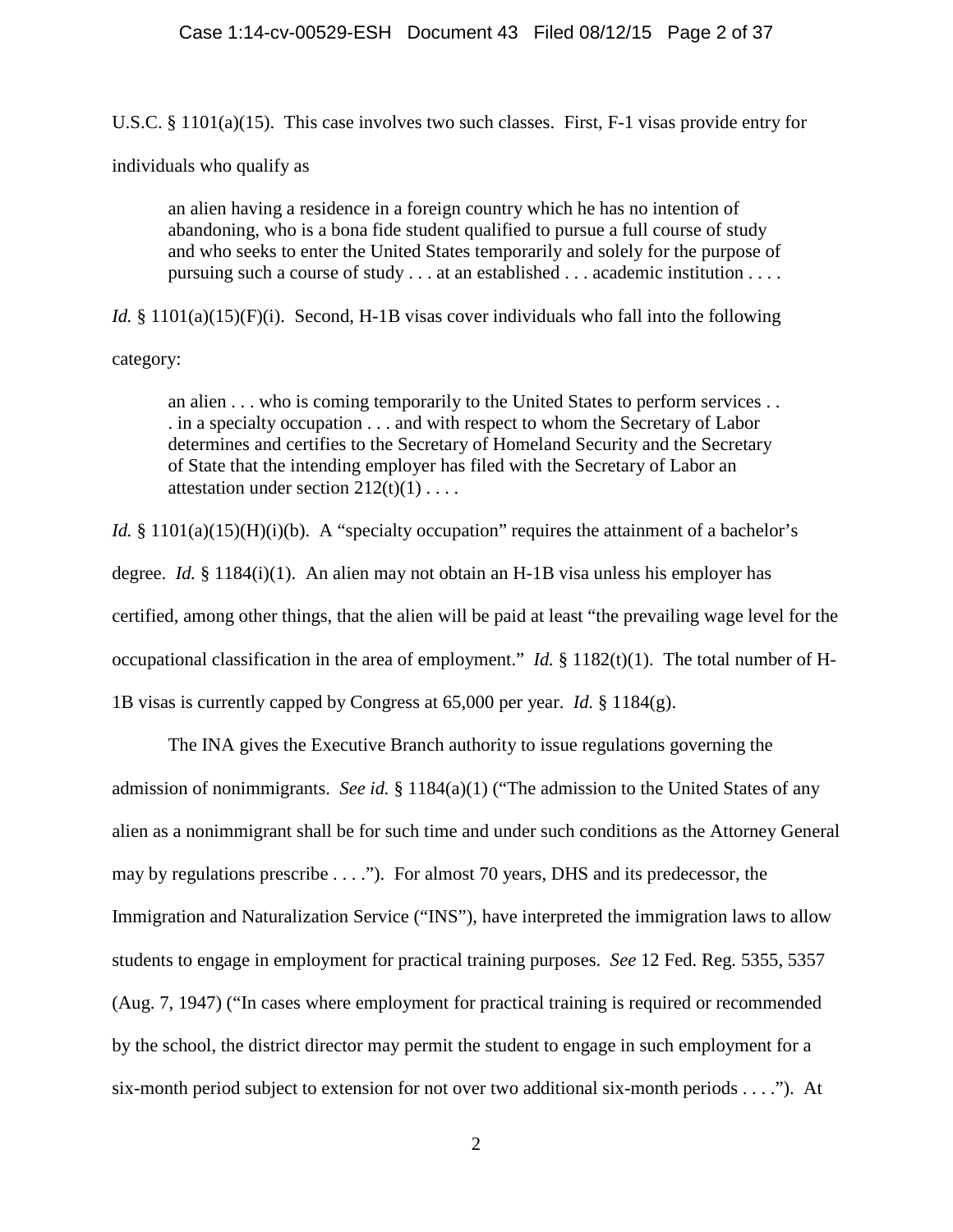#### Case 1:14-cv-00529-ESH Document 43 Filed 08/12/15 Page 3 of 37

present, students may engage in OPT "[a]fter completion of the course of study, or, for a student in a bachelor's, master's, or doctoral degree program, after completion of all course requirements for the degree."  $8 \text{ C.F.R. } \frac{8 \cdot 214.2(f)(10)(ii)(A)(3)}{24}$ . The employment must be "directly related to the student's major area of study." *Id.* § 214.2(f)(10)(ii)(A). Before 2008, a student could only be authorized for 12 months of practical training, which had to be completed within a 14-month window following the student's completion of his course of study. *See id.* § 214.2(f)(10) (2007).

In April 2008, DHS issued an interim final rule with request for comments that extended the period of OPT by 17 months for F-1 nonimmigrants with a qualifying STEM degree. Extending Period of Optional Practical Training by 17 Months for F-1 Nonimmigrant Students with STEM Degrees and Expanding Cap-Gap Relief for All F-1 Students With Pending H-1B Petitions, 73 Fed. Reg. 18,944 (Apr. 8, 2008) ("2008 Rule"). As such, STEM students can now engage in a maximum of 29 months of OPT. *See* 8 C.F.R. § 214.2(f)(10)(ii)(C). In describing the purpose of the 2008 Rule, DHS explained that "the H-1B category is greatly oversubscribed," with visa applications reaching the 65,000-person cap progressively earlier every year since 2004. 2008 Rule at 18,946. In 2007, the cap was reached on April 2, the first business day for filing. *Id.* As a consequence,

OPT employees often are unable to obtain H-1B status within their authorized period of stay in F-1 status, including the 12-month OPT period, and thus are forced to leave the country. The inability of U.S. employers, in particular in the fields of science, technology, engineering and mathematics, to obtain H-1B status for highly skilled foreign students and foreign nonimmigrant workers has adversely affected the ability of U.S. employers to recruit and retain skilled workers and creates a competitive disadvantage for U.S. companies.

*Id.* DHS concluded that the 2008 Rule would alleviate the "competitive disadvantage faced by U.S. high-tech industries" and would "quickly ameliorate some of the adverse impacts on the U.S. economy" by potentially adding "tens of thousands of OPT workers . . . in STEM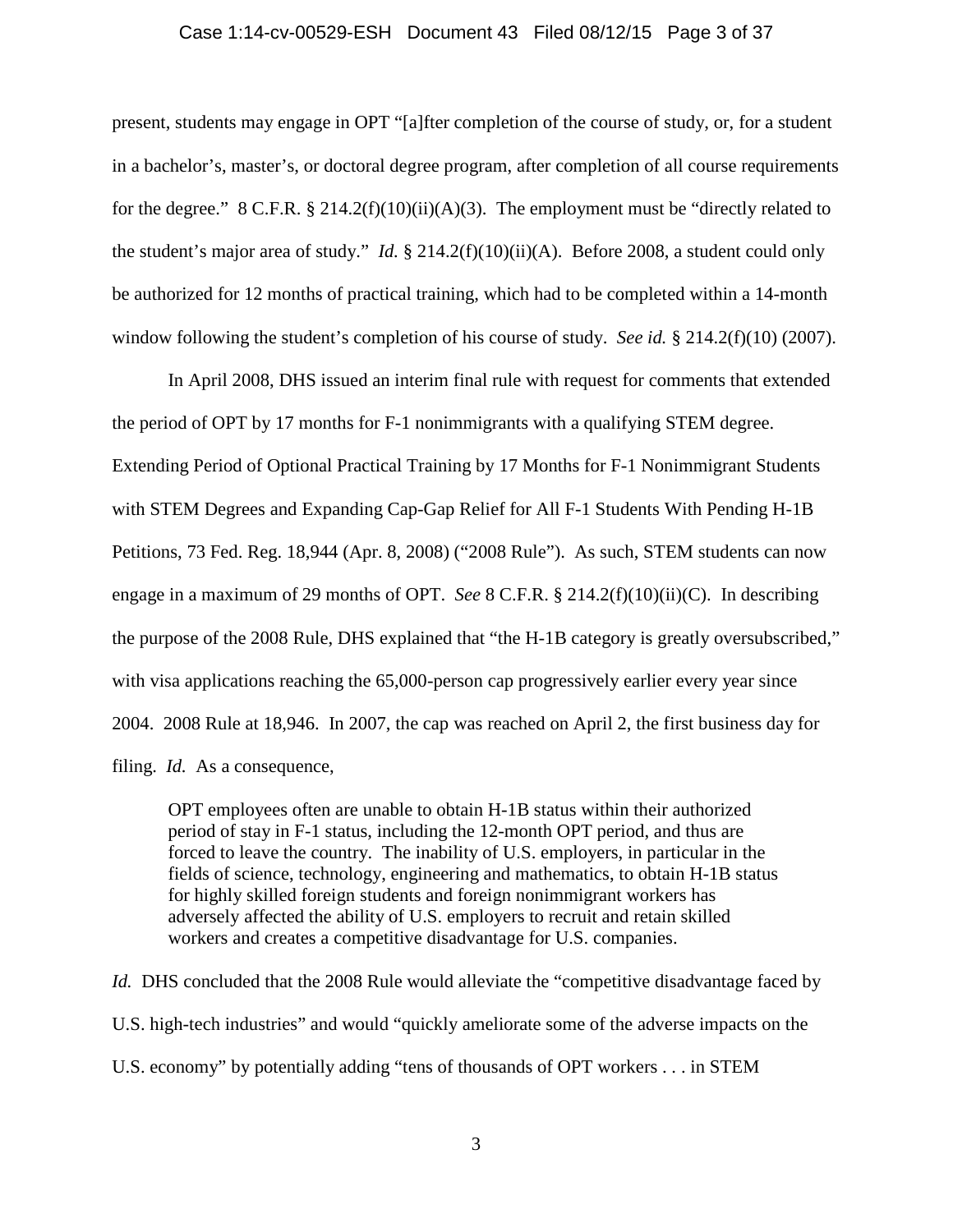#### Case 1:14-cv-00529-ESH Document 43 Filed 08/12/15 Page 4 of 37

occupations in the U.S. economy." *Id.* at 18,947-50. DHS noted that the 2008 Rule was issued without notice and public comment "[t]o avoid a loss of skilled students through the next round of H-1B filings in April 2008." *Id.* at 18,950. Since promulgating this interim rule, DHS has on several occasions modified, without notice and comment, the list of disciplines that qualify for the STEM extension via updates to their website. (*See* Pl.'s Mot., App. A [ECF No. 25-2] at 34- 35.)

Plaintiff filed suit on March 28, 2014. In Counts I-III, plaintiff alleges that the OPT program exceeds DHS's statutory authority and conflicts with other statutory requirements, including the labor certifications related to H-1B visas. In Count IV, plaintiff argues that DHS acted arbitrarily and capriciously in promulgating the 2008 Rule. In Count V, plaintiff argues that DHS lacked good cause to waive the notice and comment requirement in promulgating the rule. In Count VI, plaintiff contends that DHS's reference to an external website to list the STEM courses of study violates the relevant rules on incorporation by reference. In Counts VII-VIII, plaintiff claims that DHS improperly failed to allow for notice and comment before issuing the 2011 and 2012 modifications of the list of STEM disciplines. And in Count IX, plaintiff argues that the 2008 Rule and the subsequent 2011 and 2012 modifications exceeded DHS's statutory authority.

On November 21, 2014, this Court granted in part and denied in part defendant's motion to dismiss. *Wash. Alliance of Tech. Workers v. DHS*, No. 14-cv-529, 2014 U.S. Dist. LEXIS 163285 (D.D.C. Nov. 21, 2014). First, the Court dismissed Counts I-III on the ground that "the Complaint does not identify a single WashTech member who has suffered an injury as a result of the twelve-month OPT program." *Id.* at \*9. In the alternative, this Court held that Counts I-III were barred by APA's six-year statute of limitations. *See id.* at \*10 n.3. The Court found,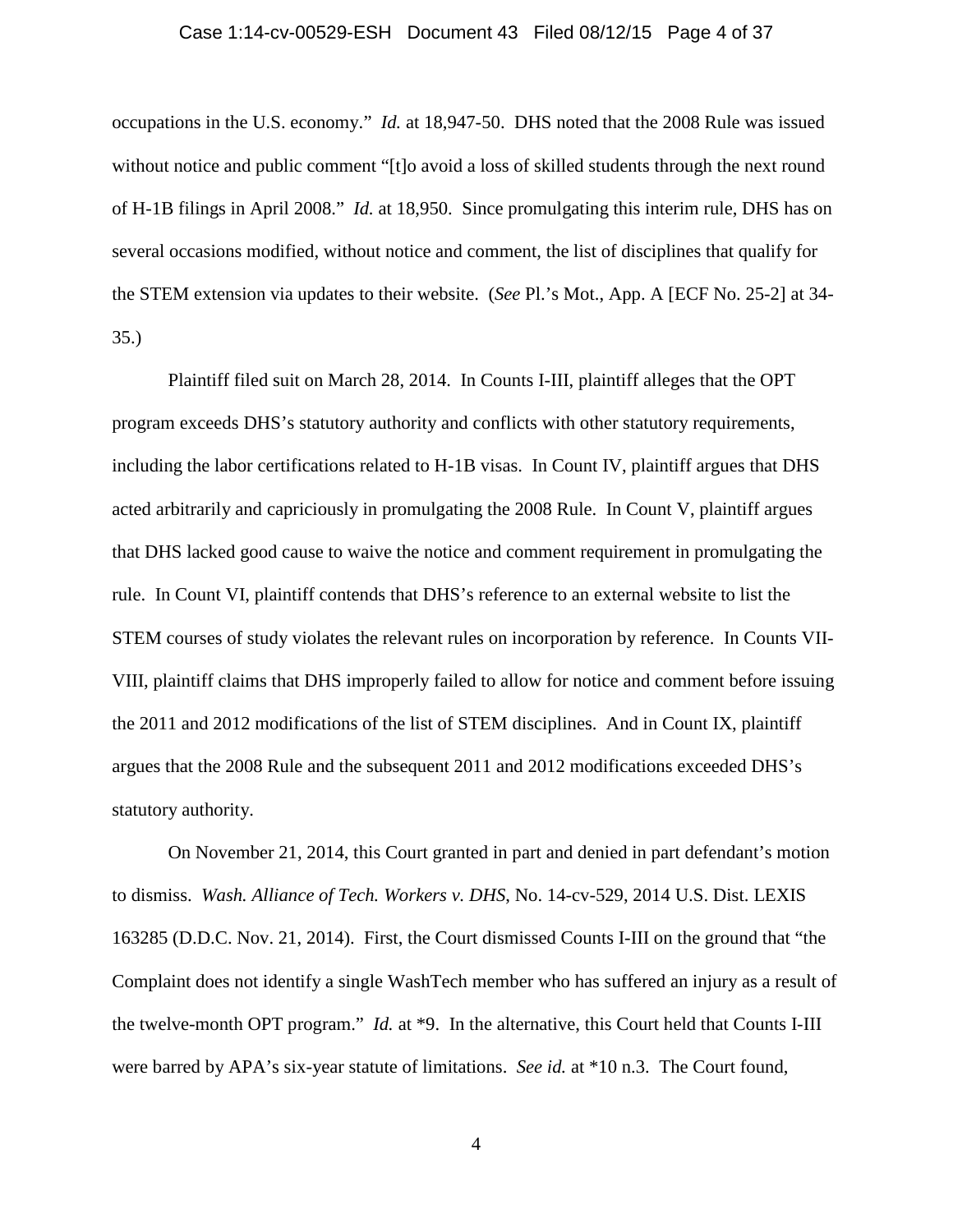# Case 1:14-cv-00529-ESH Document 43 Filed 08/12/15 Page 5 of 37

however, that the complaint did allege sufficient facts to confer onto plaintiff standing to challenge the 2008 Rule and the 2011 and 2012 modifications. *See id.* at \*15. Plaintiff filed an Amended Complaint on December 15, 2014. (*See* First Am. Compl. for Declaratory and Injunctive Relief [ECF No. 20] ("Compl.").)

The parties have now filed cross motions for summary judgment.

## **ANALYSIS**

# **I. STANDING**

This Court has already held that "plaintiff's Complaint . . . is sufficient to establish Article III standing." *Wash. Alliance*, 2014 U.S. Dist. LEXIS 163285, at \*15. The Court found that the complaint alleged that plaintiff's "named members, who have technology-related degrees in the computer programming field and have applied for STEM employment during the relevant time period, were in direct and current competition with OPT students on a STEM extension" and that "[t]his competition resulted in a concrete and particularized injury." *Id.* Nevertheless, defendant now argues that "[b]ecause Plaintiff has failed to provide the required specific, particularized evidence necessary to demonstrate that its three members are in direct and current competition for jobs with OPT students on STEM extensions, its members lack competitor standing and consequently, Plaintiff lacks associational standing to proceed." (*See* Def.'s Mem. of Law. in Opp. to Pl.'s Cross Mot. for Summ. Judgment [ECF No. 36] ("Def.'s Opp.") at 2.)

To establish constitutional standing, plaintiff must demonstrate that (1) it has suffered an injury-in-fact, (2) the injury is fairly traceable to defendant's challenged conduct, and (3) the injury is likely to be redressed by a favorable decision. *Lujan v. Defenders of Wildlife*, 504 U.S. 555, 560-61 (1992). "'The party invoking federal jurisdiction bears the burden of establishing' standing – and, at the summary judgment stage, such a party 'can no longer rest on . . . mere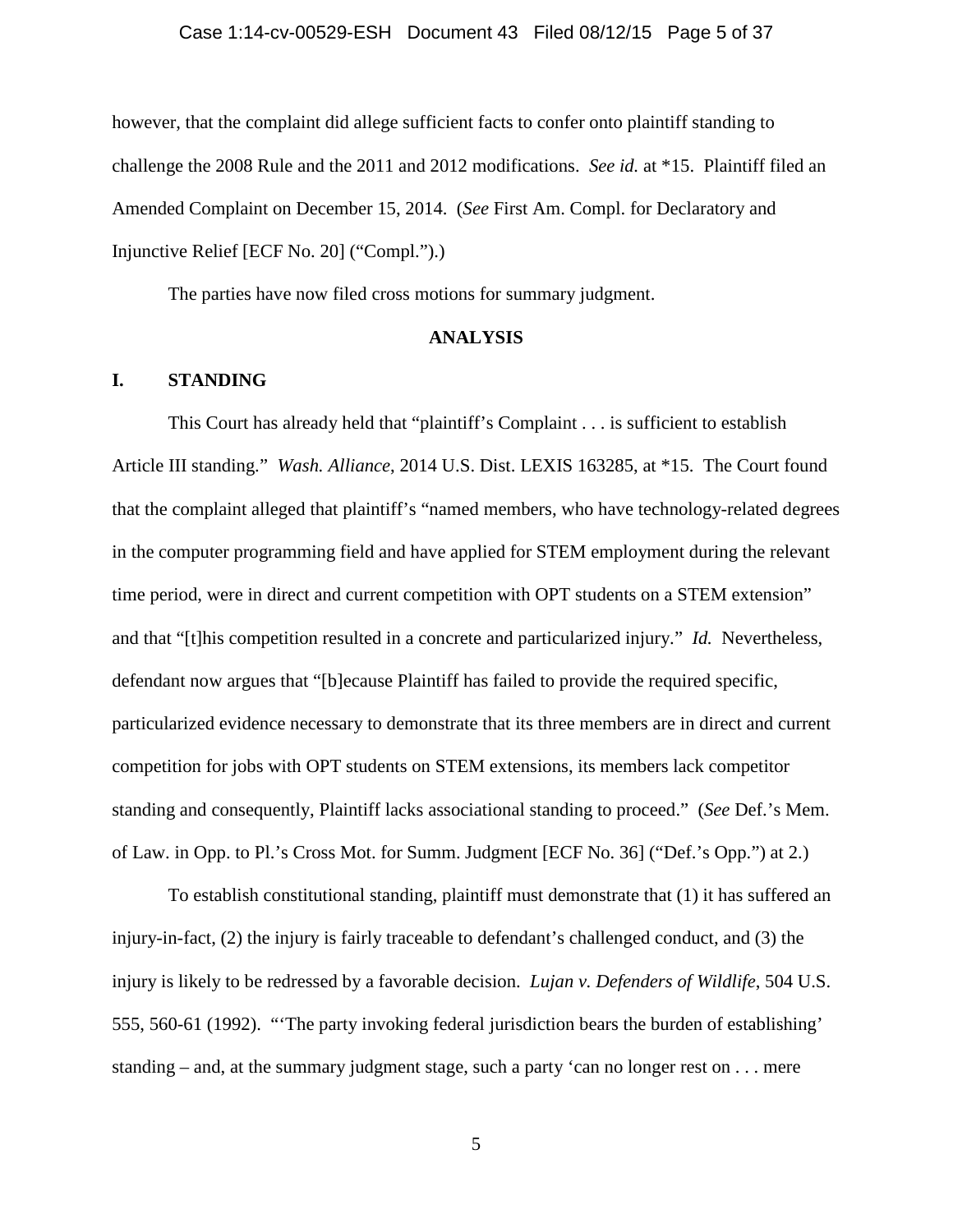#### Case 1:14-cv-00529-ESH Document 43 Filed 08/12/15 Page 6 of 37

allegations, but must set forth by affidavit or other evidence specific facts.'" *Clapper v. Amnesty Int'l USA*, 133 S. Ct. 1138, 1148-49 (2013) (quoting *Lujan*, 504 U.S. at 561). Because plaintiff is an association seeking to establish standing to sue on behalf of its members, it must show that  $(1)$  at least one of its members would have standing to sue in his own right, (2) the interests the association seeks to protect are germane to its purpose, and (3) neither the claim asserted nor the relief requested requires that an individual member of the association participate in the lawsuit." *Chamber of Commerce v. EPA*, 642 F.3d 192, 199 (D.C. Cir. 2011) (quoting *Sierra Club v. EPA*, 292 F.3d 895, 898 (D.C. Cir. 2002)). Only the first element of this test is at issue here. *See Wash. Alliance*, 2014 U.S. Dist. LEXIS 163285, at \*8.

Plaintiff argues that its members have been injured by DHS's OPT program because that program "increase[s] the number of economic competitors" and "expose[s] Washtech members to unfair competition by allowing aliens to work under rules in which they are inherently less expensive to employ." (Pl.'s Mot. at 12.) "The competitor standing doctrine recognizes 'parties suffer constitutional injury in fact when agencies lift regulatory restrictions on their competitors or otherwise allow increased competition.'" *Mendoza v. Perez*, 754 F.3d 1002, 1011 (D.C. Cir. 2014) (quoting *La. Energy & Power Auth. v. FERC*, 141 F.3d 364, 367 (D.C. Cir. 1998)). "A party seeking to establish standing on the basis of the competitor standing doctrine 'must demonstrate that it is a *direct* and *current* competitor whose bottom line may be adversely affected by the challenged government action.'" *Id.* at 1013 (quoting *KERM, Inc. v. FCC*, 353 F.3d 57, 60 (D.C. Cir. 2004)). In the competitor sales context, the D.C. Circuit has held that "petitioners sufficiently establish their constitutional standing by showing that the challenged action authorizes allegedly illegal transactions that have the clear and immediate *potential* to compete with the petitioners' own sales. They need not wait for specific, allegedly illegal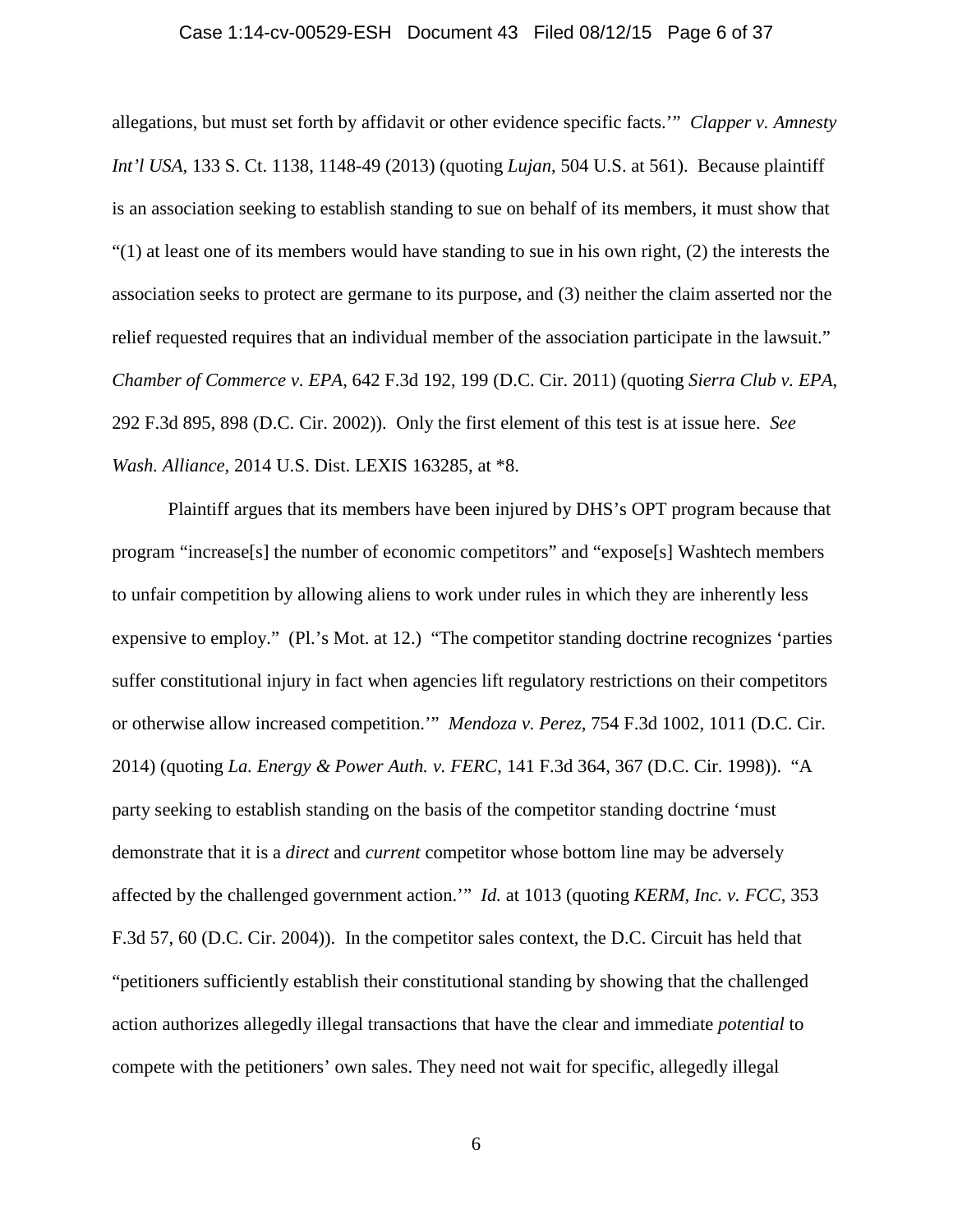#### Case 1:14-cv-00529-ESH Document 43 Filed 08/12/15 Page 7 of 37

transactions to hurt them competitively." *La. Energy & Power Auth.*, 141 F.3d at 367 (quoting *Associated Gas Distribs. v. FERC*, 899 F.2d 1250, 1259 (D.C. Cir. 1990)).

Plaintiff has submitted substantial evidence to support its standing, including affidavits from its president and three of its members. (*See* Aff. of Douglas J. Blatt [ECF No. 25-1] ("Blatt Aff."); Aff. of Rennie Sawade [ECF No. 25-1] ("Sawade Aff."); Aff. of Michael Schendel [ECF No. 25-1] ("Schendel Aff."); Aff. of Ceasar Smith [ECF No. 25-1] ("Smith Aff.").) Douglas Blatt states that he is "employed currently as a computer programmer" and lists twelve programming jobs that he applied for between 2010 and 2012. (*See* Blatt Aff. ¶¶ 7-18.) Rennie Sawade states that he is "employed currently as a temporary programmer" working "on a contract basis" and that he applied for programming jobs at numerous software companies between 2010 and 2014, including Microsoft, Amazon, and Facebook. (Sawade Aff. ¶¶ 6-37.) Ceasar Smith states that he is a "temporary computer systems and network administrator" and that he applied for computer technician and computer system administrator positions at multiple companies between 2008 and 2014. (Smith Aff. ¶¶ 5-43.) Michael Schendel, plaintiff's president, notes that "[m]any employers openly solicit OPT participants for jobs to the exclusion of WashTech members," and he includes with his affidavit one such solicitation seeking a software engineering in Redmond, Washington, the location of Microsoft. (Schendel Aff. ¶ 12.) In addition to these affidavits, plaintiff has submitted dozens of job listings seeking individuals with computer programming experience. (*See* Pl.'s Mot., App. B [ECF No. 25-3].) Many of these job advertisements are limited to, or at least targeted at, OPT candidates. (*E.g.*, *id.* at 7, 17, 35, 53.) Others state that OPT status is "preferred" or list OPT as one of several acceptable statuses. (*E.g.*, *id.* at 9, 11, 24, 40, 93.)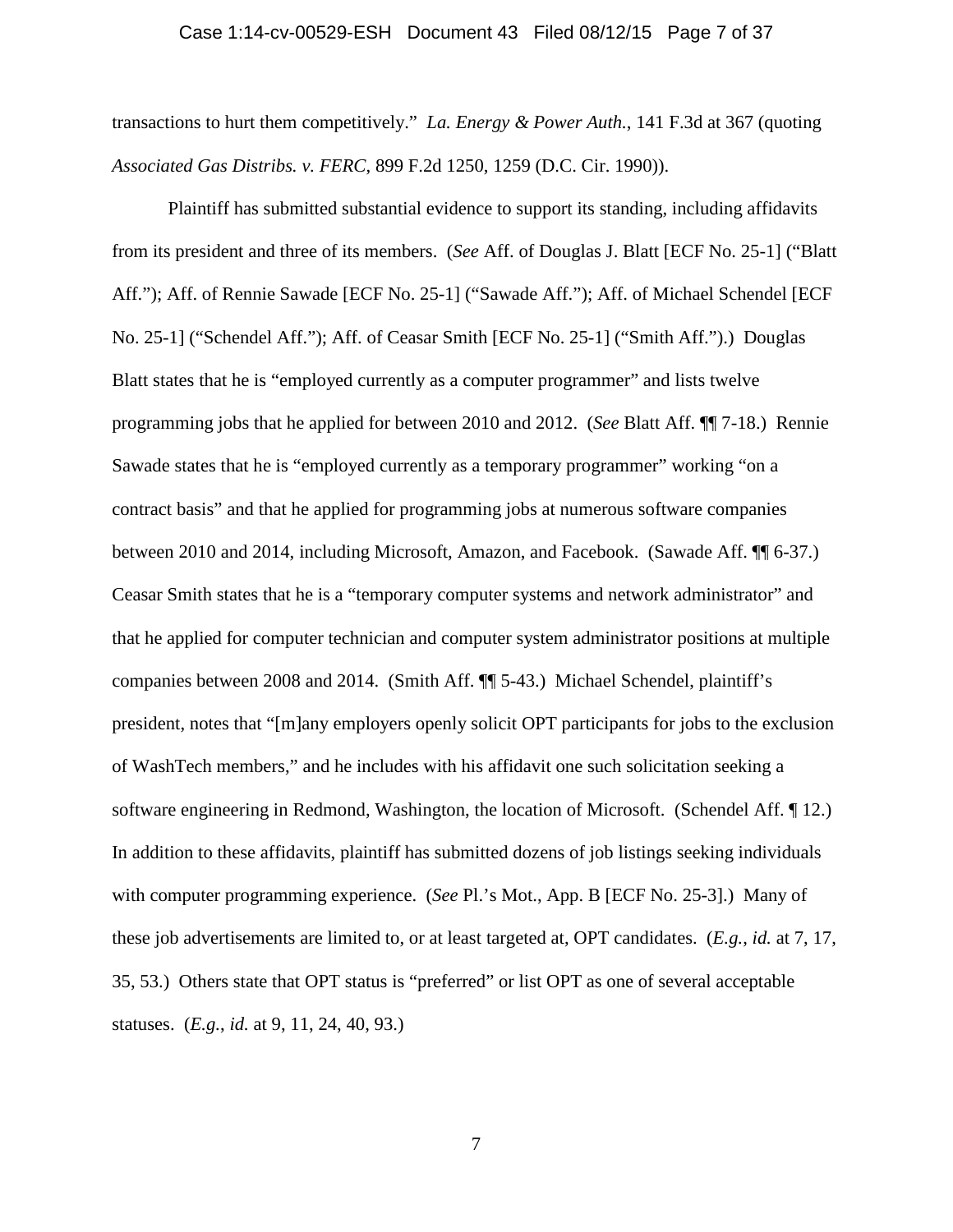#### Case 1:14-cv-00529-ESH Document 43 Filed 08/12/15 Page 8 of 37

This evidence is more than sufficient to support plaintiff's constitutional standing. The affidavits from Blatt, Sawade, and Smith demonstrate that they are "part of the computer programming labor market, a subset of the STEM market." *Wash. Alliance*, 2014 U.S. Dist. LEXIS 163285, at \*14. The affidavits also show that those individuals "have sought out a wide variety of STEM positions with numerous employers, but have failed to obtain these positions following the promulgation of the OPT STEM extension in 2008." *Id.* The 2008 Rule was explicitly intended to increase the number of foreign nationals competing for jobs in the STEM labor market. *See* 2008 Rule at 18,953 ("This rule will . . . add[] an estimated 12,000 OPT students to the STEM-related workforce. . . . [T]his number represents a significant expansion of the available pool of skilled workers."). These facts alone suffice to show that the regulation "ha[s] the clear and immediate *potential*" to expose plaintiff's members to increased workforce competition. *La. Energy & Power Auth.*, 141 F.3d at 367 (quoting *Associated Gas Distribs*., 899 F.2d at 125). The dozens of job advertisements submitted by plaintiff – many of which express a preference for OPT computer programmers – suggest that the potential for increased competition has indeed come to pass.

Defendant lodges multiple objections, most of which this Court addressed in its previous Memorandum Opinion. Defendant argues that plaintiff must demonstrate that its members "work in the *same* job category, that they are willing to work the *same* jobs going to STEM-OPT students, and that they are qualified to do so." (Def.'s Opp. at 6.) In a similar vein, defendant insists that "Plaintiff must demonstrate with specific facts that the jobs Messrs. Sawade, Blatt, and Smith attest to applying to in their affidavits were jobs that [they] *and* OPT students were applying to." (*Id.* at 10.) Defendant demands too much. Plaintiff has demonstrated that its members work in the computer programming field, which is among the disciplines encompassed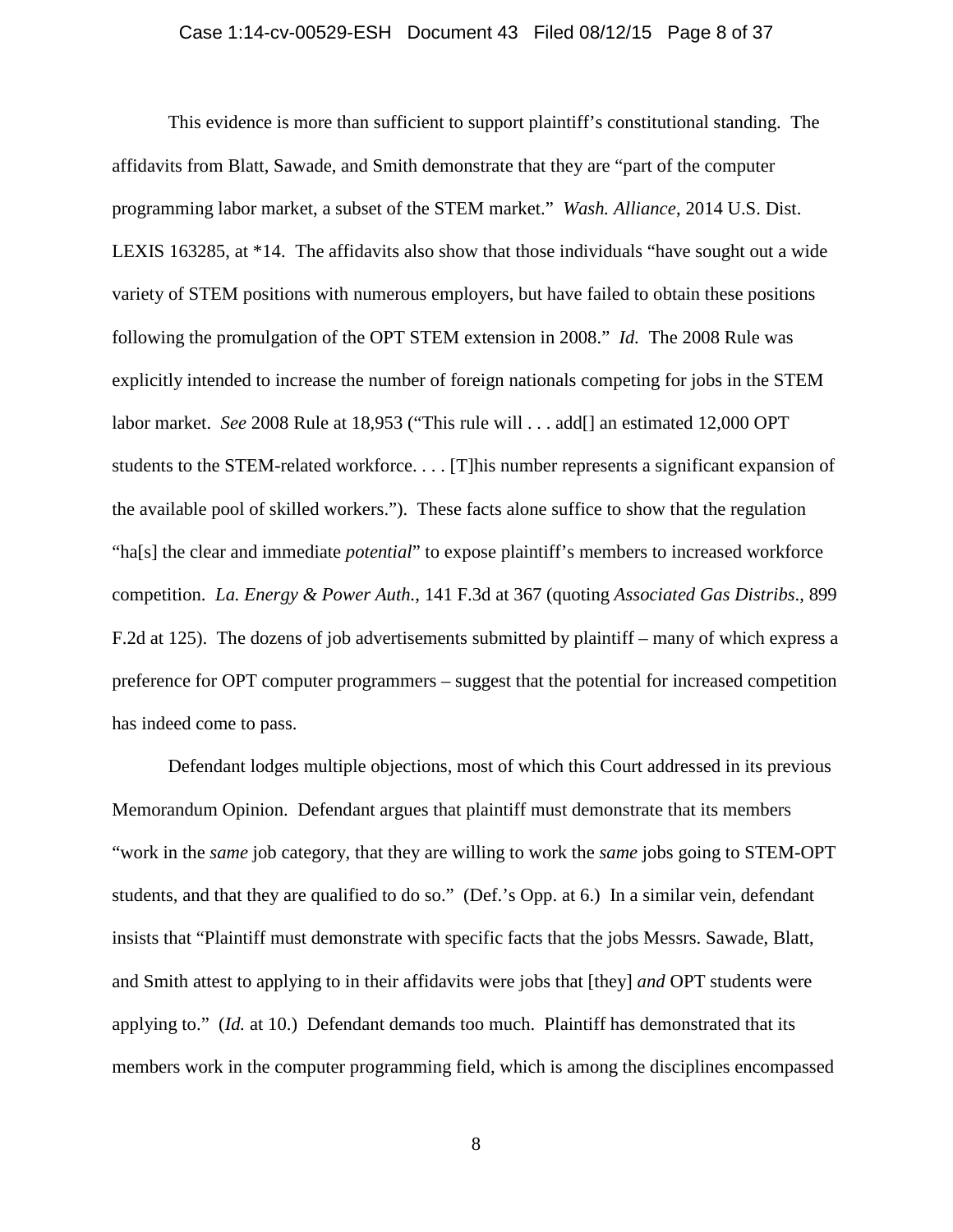#### Case 1:14-cv-00529-ESH Document 43 Filed 08/12/15 Page 9 of 37

by DHS's STEM regulations. *See STEM-Designated Degree Program List: 2012 Revised List*, http://www.ice.gov/sites/default/files/documents/Document/2014/stem-list.pdf (last visited Aug. 5, 2015). Defendant has failed to cite any D.C. Circuit case that requires a greater degree of specificity. In *Mendoza*, for example, the Department of Labor had issued regulations easing the rules for employing alien sheepherders and goatherders. *See Mendoza*, 754 F.3d at 1008-09. The D.C. Circuit held that "individuals competing in the herder labor market have standing" to challenge the regulations. *Id.* at 1013. Notwithstanding the fact that the plaintiffs had "not worked as herders since 2011 and may not have applied for specific herder jobs since that time," the Circuit found that the *Mendoza* plaintiffs had standing because they were "experienced and qualified herders" who "continue[d] to monitor the herder job market." *Id.* at 1013-14. Nowhere in *Mendoza* did the Circuit suggest that the plaintiffs needed to be willing to accept precisely the same jobs as the hypothetical aliens who were affected by the agency's regulations. The *Mendoza* Court certainly did not require affidavits stating that the plaintiffs had applied to the same jobs as the affected aliens. Rather, it was sufficient that "plaintiffs' affidavits . . . demonstrate[d] their informal involvement in the labor market." *Id.* at 1014. Plaintiff in the present case has proven substantially more than the *Mendoza* plaintiffs. Its members are active participants in the computer programming labor market, and they have applied to numerous programming jobs since DHS promulgated the 2008 Rule. That is sufficient to confer competitor standing.

Defendant also argues that plaintiff's members are not part of the computer programming market because they are presently employed. (Def.'s Opp. at 8-9.) This argument is meritless. A worker does not exit his job market simply because he currently has a job. An influx of OPT computer programmers would increase the labor supply, which is likely to depress plaintiff's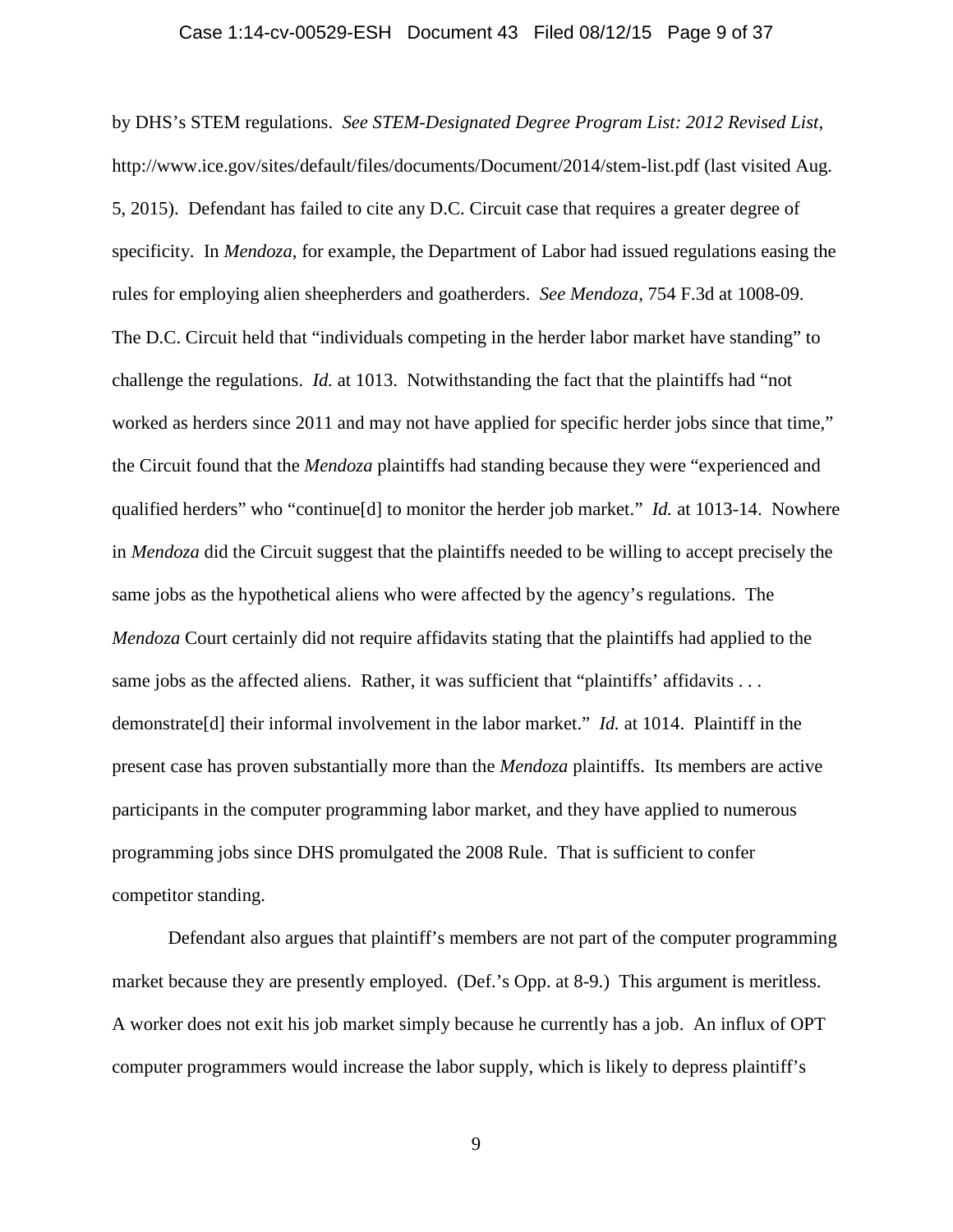## Case 1:14-cv-00529-ESH Document 43 Filed 08/12/15 Page 10 of 37

members' wages and threaten their job security, even if they remain employed. Moreover, being presently employed does not eliminate plaintiff's members' incentive to continue looking for jobs. For example, one of plaintiff's members "work[s] on software projects on a contract basis rather than as an employee." (Sawade Aff. ¶ 6.) He explains that "[c]ompanies can end temporary jobs without notice" and states that, "[s]ince 2003, [he has] had to find a new programming job twelve times when [his] temporary jobs have ended." (*Id.* ¶ 7.) In light of this evidence, the Court concludes that plaintiff has sufficiently demonstrated that the competition its members face as a result of the 2008 Rule constitutes an "'injury in fact' that is 'actual or imminent.'" *Sherley v. Sebelius*, 610 F.3d 69, 72 (D.C. Cir. 2010) (quoting *Lujan*, 504 U.S. at 560); *see also KERM*, 353 F.3d at 60-61 (to establish competitor standing, plaintiff must prove that he is "likely to suffer financial injury as a result of the challenged action"); *DEK Energy Co. v. FERC*, 248 F.3d 1192, 1195 (D.C. Cir. 2001) (in the competitor standing context, a plaintiff must merely show that there is a "substantial . . . probability of injury," and "there is no need to wait for injury from specific transactions" (internal quotation marks omitted)).

Finally, defendant contends that plaintiff's complaint constitutes a generalized grievance "akin to 'taxpayer standing'" because the group of STEM job applicants is "a vague and generalized category that includes over 150 categories of separate jobs." (Def.'s Opp. at 14 (citing *United States v. Richardson*, 418 U.S. 166 (1974)).) As plaintiff correctly points out, however, "DHS confuses *widespread injury* with a *generalized grievance*." (Reply in Supp. of Pl.'s Mot. for Summ. Judgment [ECF No. 41] ("Pl.'s Reply") at 5.) "Although injuries that are shared *and* generalized – such as the right to have the government act in accordance with the law – are not sufficient to support standing, 'where a harm is concrete, though widely shared, the Court has found injury in fact.'" *Seegars v. Ashcroft*, 396 F.3d 1248, 1253 (D.C. Cir. 2005)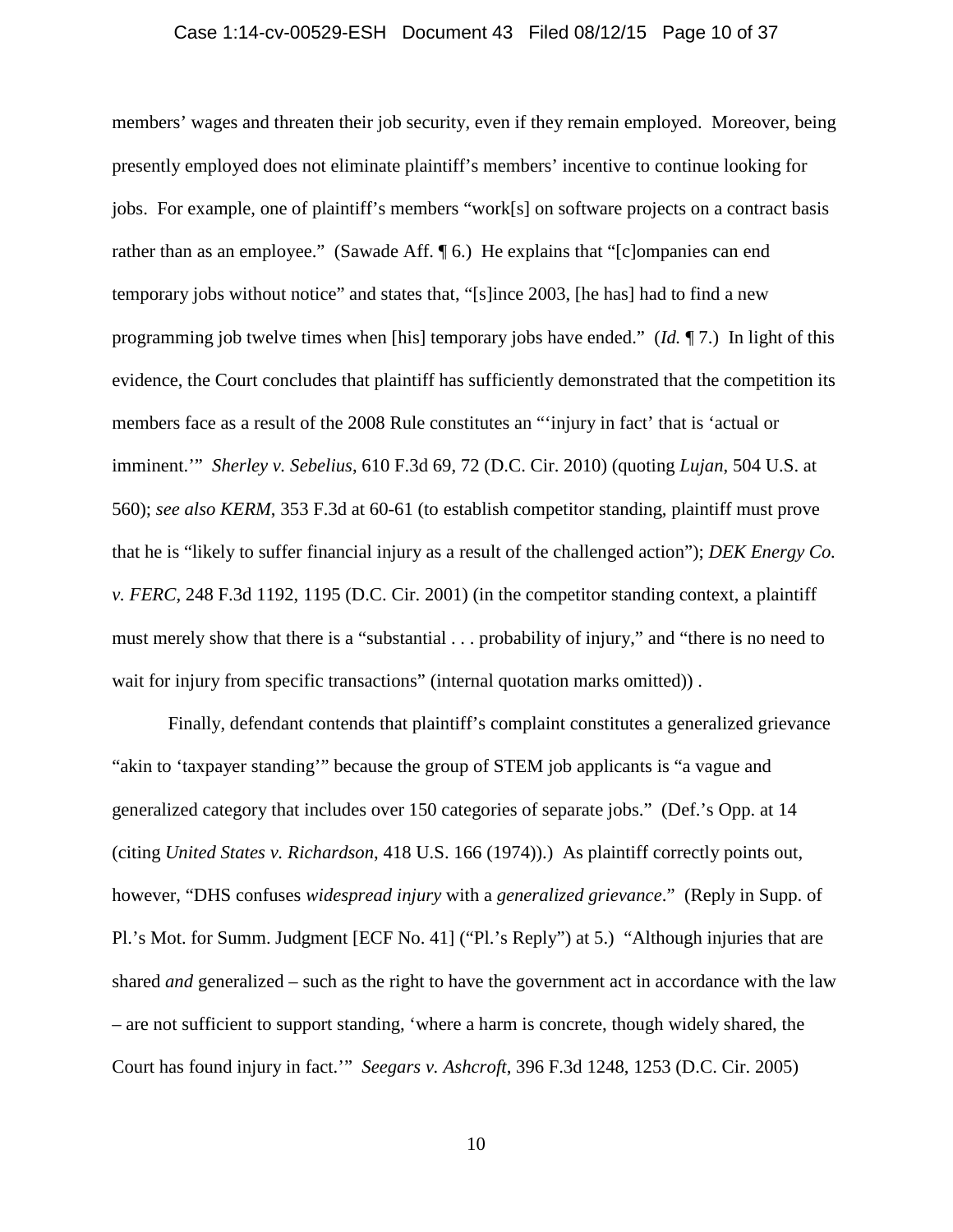(citation omitted) (quoting *FEC v. Akins*, 524 U.S. 11, 24 (1998)). The 2008 Rule cannot escape review simply because it encompasses a large number of disciplines.

In short, plaintiff has amply demonstrated that its members are direct and current competitors of the aliens benefited by the 2008 Rule. *See Mendoza*, 754 F.3d at 1013. Plaintiff therefore has standing to sue.

# **II. ZONE OF INTERESTS**

Defendant argues that plaintiff "cannot establish that it falls within the zone of interest of the statutory provision that forms the crux of its complaint." (Def.'s Mem. of Law on the Lack of Zone-of-Interest Standing [ECF No. 22] ("Def.'s ZOI Mem.") at 1.) Defendant contends that "the F-1 statute's text . . . does not indicate that Congress was concerned with protecting the domestic labor market in providing for a foreign student program" and that plaintiff cannot "rely[] on the general labor protections under the H-1B nonimmigrant category" to prove that its complaint is proper.<sup>[1](#page-10-0)</sup> (*Id.* at 5, 8.)

To bring suit under the APA, "[t]he interest [plaintiff] asserts must be 'arguably within the zone of interests to be protected or regulated by the statute' that he says was violated." *Match-E-Be-Nash-She-Wish Band of Pottawatomi Indians v. Patchak*, 132 S. Ct. 2199, 2210 (2012) (quoting *Ass'n of Data Processing Serv. Orgs., Inc. v. Camp*, 397 U.S. 150, 153 (1970)). To make this determination, the Court must "apply traditional principles of statutory

<span id="page-10-0"></span> <sup>1</sup> Defendant did not raise this objection in its motion to dismiss. (*See* Def.'s Mot. to Dismiss for Lack of Subject-Matter Jurisdiction [ECF No. 10].) Concerned about its jurisdiction, this Court issued an Order on December 4, 2014, asking the parties to submit memoranda of law. Notwithstanding the Court's error, the zone-of-interests argument has now been briefed. Contrary to plaintiff's assertion, defendant did not waive this argument by failing to address it in its motion to dismiss. *See* Fed. R. Civ. P. 12(h)(2) (explaining that Rule 12(b)(6) arguments can be made in pleadings, by motion under Rule 12(c), or at trial). This Court will therefore address the zone-of-interests question, even though it was not raised by defendant, as it should have been, via Rule 12(b)(6).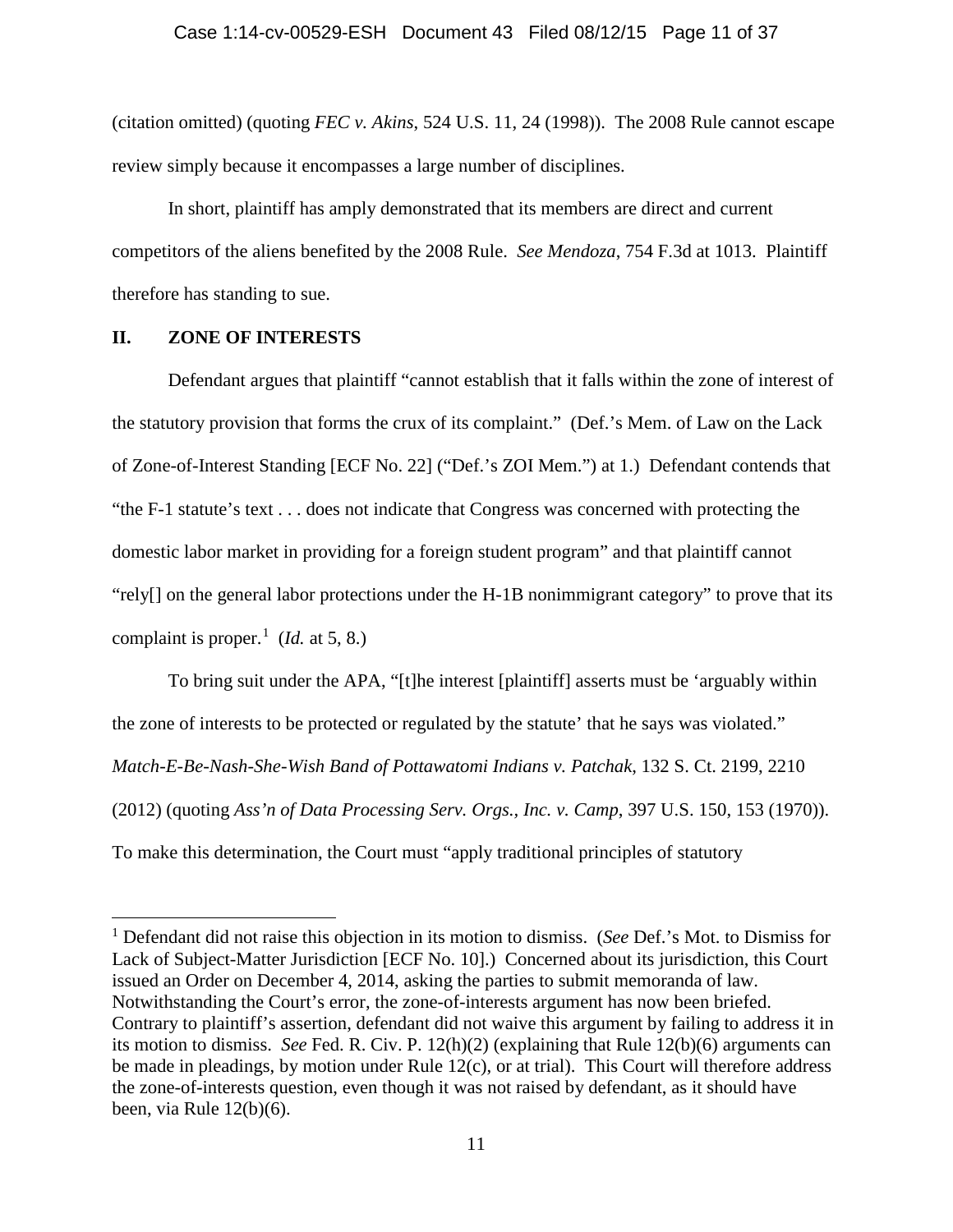# Case 1:14-cv-00529-ESH Document 43 Filed 08/12/15 Page 12 of 37

interpretation" to assess "whether [plaintiff] has a cause of action under the statute." *Lexmark Int'l, Inc. v. Static Control Components, Inc.*, 134 S. Ct. 1377, 1387-88 (2014). The zone-ofinterests test "is not meant to be especially demanding." *Patchak*, 132 S. Ct. at 2210 (quoting *Clarke v. Sec. Indus. Ass'n*, 479 U.S. 388, 399 (1987)). "The test forecloses suit only when a plaintiff's 'interests are so marginally related to or inconsistent with the purposes implicit in the statute that it cannot reasonably be assumed that Congress intended to permit the suit.'" *Id.* (quoting *Clarke*, 479 U.S. at 399).

Broadly stated, plaintiff is asserting that defendant used the F-1 nonimmigrant category to circumvent the restrictions Congress placed on H-1B visas. In so doing, plaintiff argues that defendant violated a number of statutes. The complaint alleges that the 2008 Rule "is in direct conflict with the statutory requirements of 8 U.S.C.  $\S$  1101(a)(15)(F)(i) that aliens on student visa[s] be *bona fide* students."<sup>[2](#page-11-0)</sup> (Compl. 164.) It also alleges that the 2008 Rule violates 8 U.S.C. § 1184(a), a general directive that, according to plaintiff, "requires DHS to ensure aliens on student visas leave the country when they are no longer students." (*Id.* ¶ 174.) Finally, the complaint alleges that the "OPT regulations are in conflict with the statutory requirements for foreign labor under 8 U.S.C. §§ 1101(a)(15)(H)(i)(b), 1182(n), [and] 1184(g)" because they "deliberately circumvent the statutory caps on H-1B visas" and "authorize aliens to perform labor without complying with and in violation of the labor certification and prevailing wage requirements of the H-1B program." (*Id.* ¶¶ 179-80.)

In light of these allegations, the Court disagrees with defendant's assertion that plaintiff's complaint is limited solely to violations of F-1. Rather, plaintiff objects more broadly that

<span id="page-11-0"></span> $2$  This quote, and several that follow, are from Counts I-III, which this Court previously dismissed. But they apply with equal force to Count IX, which incorporates by reference all previous allegations. (*See* Compl. ¶ 279.)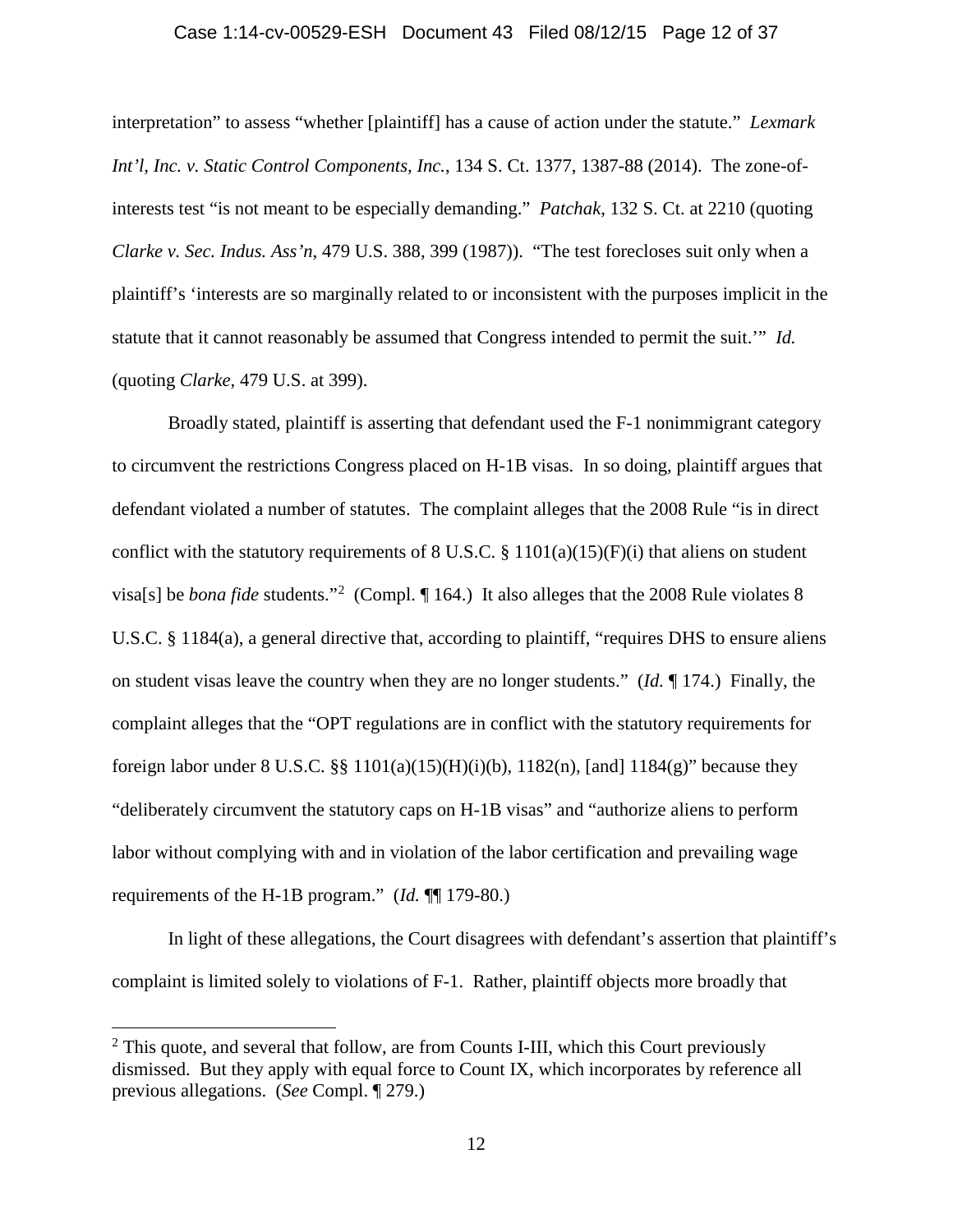## Case 1:14-cv-00529-ESH Document 43 Filed 08/12/15 Page 13 of 37

defendant's interpretation of F-1 indirectly violates other limitations set forth by Congress, notably those related to H-1B visas. As such, it is proper to examine the zone of interests protected by H-1B, as well as F-1. *See Int'l Union of Bricklayers & Allied Craftsmen v. Meese*, 761 F.2d 798, 804 (D.C. Cir. 1985) (looking to zone of interests protected by § 1101(a)(15)(H) when plaintiff alleged that INS had attempted to circumvent that provision by issuing visas pursuant to  $\S 1101(a)(15)(B)$ ). And, plaintiff is clearly within the zone of interests of H-1B and its related statutes, which include many provisions designed to protect American labor. *See* 8 U.S.C. § 1182(n) (requiring employer certification that the H-1B nonimmigrant will be paid prevailing market wages, that the employer will provide working conditions for the nonimmigrant employee that will not adversely affect working conditions for the other workers, and that there is not a strike at the place of employment); *id.* § 1184(g) (setting caps on H-1B visas).

Defendant, citing the non-precedential Third Circuit decision in *Programmers Guild, Inc. v. Chertoff*, 338 F. App'x 239 (3d Cir. 2009), objects that this Court should not consider H-1B and related statutes in its zone-of-interest inquiry "because these statutes are not integrally related to the statute under which the agency acted in allegedly violating the law." (Def.'s ZOI Mem. at 7.) The D.C. Circuit has explained that, "[i]n determining whether a petitioner falls within the 'zone of interests' to be protected by a statute, 'we do not look at the specific provision said to have been violated in complete isolation[,]' but rather in combination with other provisions to which it bears an 'integral relationship.'" *Nat'l Petrochemical & Refiners Ass'n v. EPA*, 287 F.3d 1130, 1147 (D.C. Cir. 2002) (per curiam) (alteration in original) (quoting *Fed'n for Am. Immigration Reform, Inc. v. Reno* (*FAIR*), 93 F.3d 897, 903 (D.C. Cir. 1996)). As explained above, plaintiff alleges direct violations of H-1B. Beyond that, however, the Court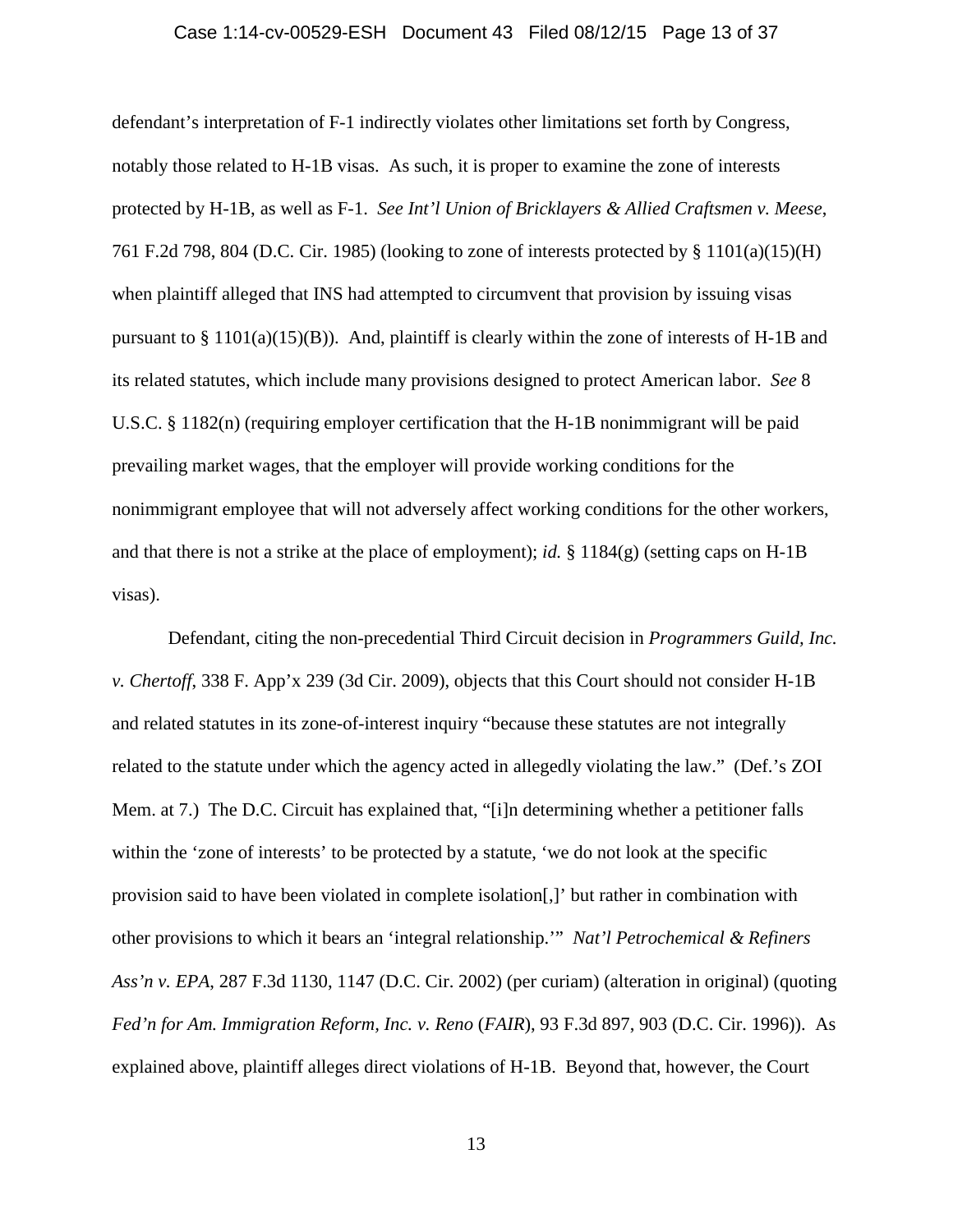#### Case 1:14-cv-00529-ESH Document 43 Filed 08/12/15 Page 14 of 37

concludes that F-1 and H-1B are integrally related. The provisions are part of the same statute; indeed, they are contained within a single subsection of the statute. *See* 8 U.S.C. § 1101(a)(15). Even more important than the statute's codification scheme, though, is the substantive relationship between the provisions. F-1 is directed at students studying at an American academic institution, including colleges and universities. *See id.* § 1101(a)(15)(F)(i). H-1B is limited to individuals who have completed their bachelor's degree. *See id.* § 1184(i)(1). As such, F-1 and H-1B perform the interlocking task of recruiting students to pursue a course of study in the United States and retaining at least a portion of those individuals to work in the American economy. The 2008 Rule supports this interpretation. As DHS explained,

[m]any employers who hire F-1 students under the OPT program eventually file a petition on the students' behalf for classification as an H-1B worker in a specialty occupation. If the student is maintaining his or her F-1 nonimmigrant status, the employer may also include a request to have the student's nonimmigrant status changed to H-1B.

2008 Rule at 18,496.

In fact, DHS identified the problem with transitioning individuals from F-1 to H-1B as the "cap gap," which occurs when an F-1 student is the beneficiary of an approved H-1B visa, but whose period of authorized stay expires before their designated H-1B employment start date. *See id.* at 18,497. To remedy the cap gap, the 2008 Rule "extends the authorized period of stay, as well as work authorization, of any F-1 student who is the beneficiary of a timely-filed H-1B petition that has been granted by, or remains pending with, USCIS." *Id.*; *see* 8 C.F.R. §  $214.2(f)(5)(vi)$ . In light of this tight connection between F-1 and H-1B, the Court concludes that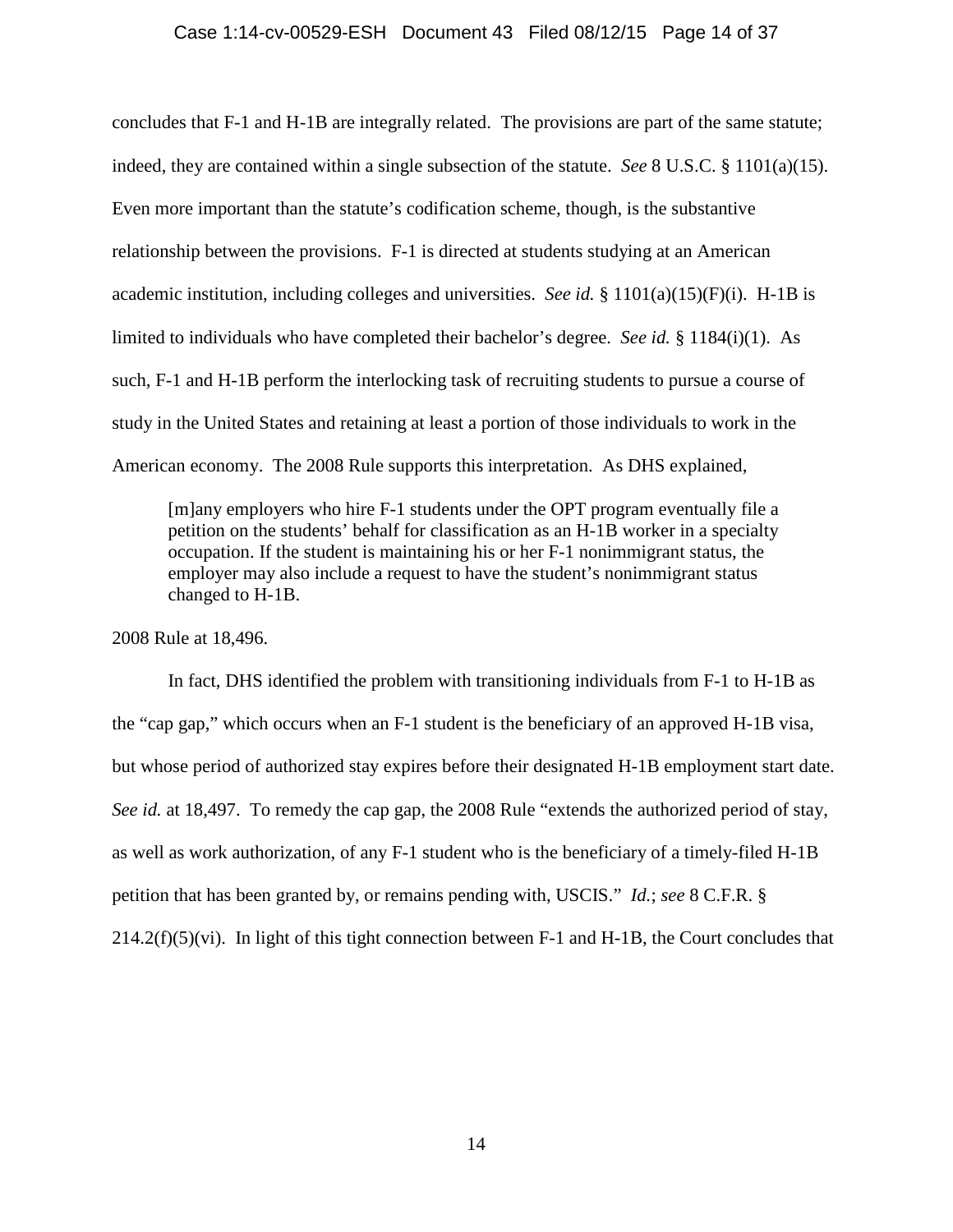#### Case 1:14-cv-00529-ESH Document 43 Filed 08/12/15 Page 15 of 37

the provisions are integrally related and that it is appropriate to consider H-1B when measuring the relevant zone of interests.<sup>[3](#page-14-0)</sup>

Defendant argues that finding an integral relationship between F-1 and H-1B "could potentially provide standing to challenge almost every agency decision relating to the admission of nonimmigrants, which would deprive the zone-of-interest requirement of all meaning." (Def.'s ZOI Mem. at 9 (citing *FAIR*, 93 F.3d at 903-04).) Not so. As this Court has explained, F-1 and H-1B constitute a complementary statutory mechanism for attracting foreign students and retaining those students after they complete their studies. The relationship between these provisions is starkly evident from the 2008 Rule itself, which, while promulgated pursuant to F-1, is concerned entirely with compensating for the deficiencies in H-1B. The Court doubts that such a relationship exists between H-1B and many of the other nonimmigrant categories. *See, e.g.*, 8 U.S.C. § 1101(a)(15)(A)(i) (nonimmigrant status for diplomats); *id.* § 1101(a)(15)(I) (representatives of foreign press); *id.* § 1101(a)(15)(T) (victims of human trafficking). As such, this Court's limited holding of a relationship between F-1 and H-1B does not implicate the concerns raised in *FAIR*. *See* 99 F.3d at 904 ("Of course every immigration provision is in a broad sense part of the framework of every other provision. But if that were enough, then every provision constraining the admission of anyone under any circumstances . . . would be pertinent in applying the zone-of-interests test to *any* provision.").

<span id="page-14-0"></span> $3$  The portion of the 2008 Rule at issue in this lawsuit further buttresses the notion that the two provisions are integrally related. Defendant argues at length that Congress has acquiesced in DHS's interpretation that F-1 can cover students post-completion. As explained in Section III.C *infra*, the Court agrees with this argument. Consequently, F-1 and H-1B apply to overlapping populations of nonimmigrants. A point that defendant appears to endorse. (*See* Def.'s ZOI Mem. at 9 ("The INA establishes a comprehensive scheme defining various nonimmigrant categories, and many of these categories overlap in point of the subject matter regulated." (citation omitted)).) This overlap further establishes the integral relationship between F-1 and H-1B.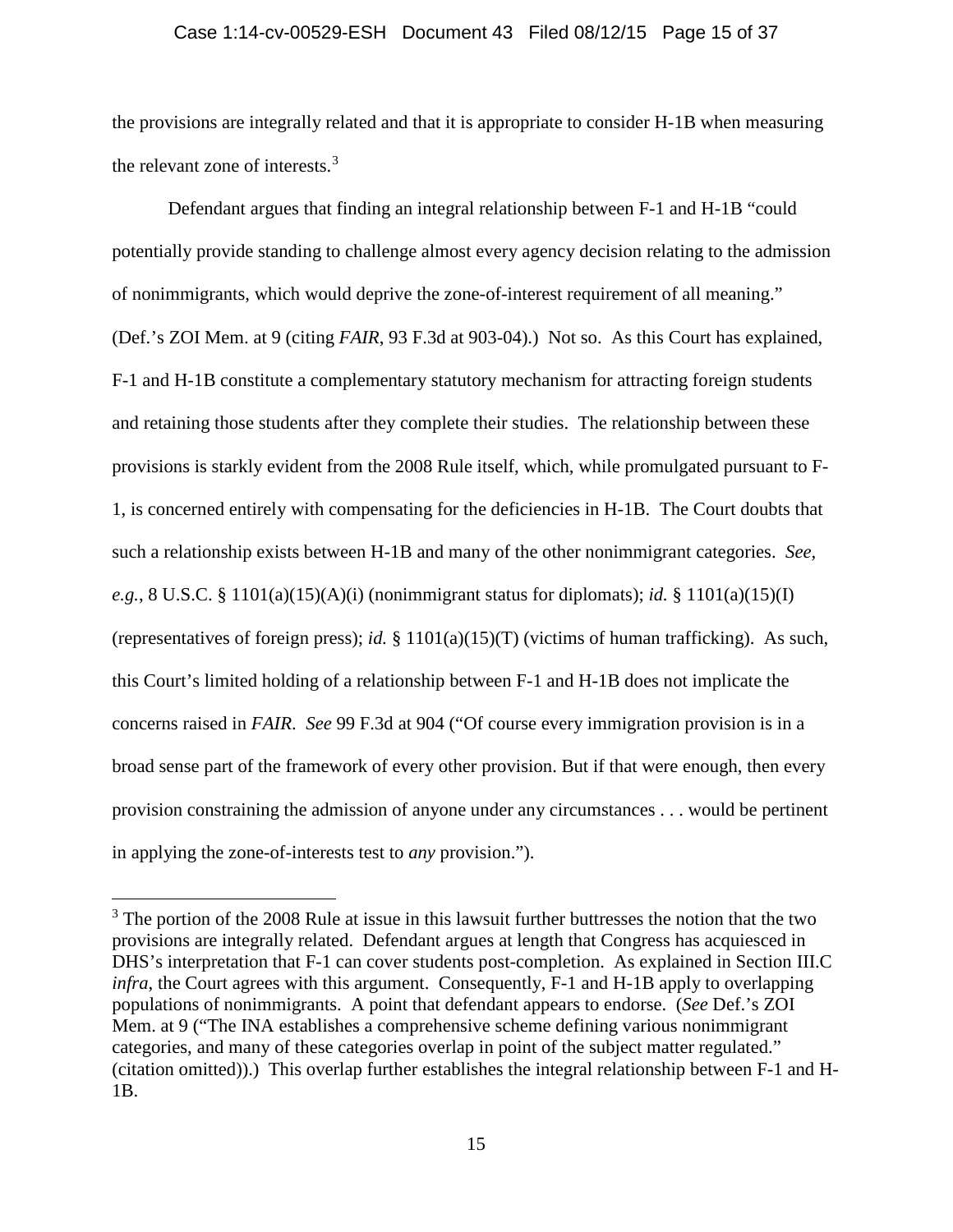## Case 1:14-cv-00529-ESH Document 43 Filed 08/12/15 Page 16 of 37

Finally, even if this Court were to consider F-1 in isolation, it would find that plaintiff falls within that statute's zone of interests. First and foremost, the Court finds significant the use of the word "solely" in the F-1 subsection. *See* 8 U.S.C. § 1101(a)(15)(F)(i) (requiring that the alien "seek[] to enter the United States temporarily and solely for the purpose of pursuing such a course of study"). The Court reads this limitation as an attempt by Congress to restrict F-1 student employment and to prevent aliens from using F-1 as a means to come to the United States to work. Indeed, this view was espoused by the Commissioner of INS in his testimony before Congress in 1975. *See Review of Immigration Problems: Hearings Before the Subcomm. on Immigration, Citizenship, and Int'l Law of the H. Comm. on the Judiciary*, 94th Cong. 21 (1975) (statement of Hon. Leonard F. Chapman, Jr., Comm'r of INS) ("I emphasize the word 'solely' . . . as to emphasize that the effect of the law is that the student must come here solely to pursue his education. That does not imply that he can come here with the expectation and intention of working."). Second, in 1990, Congress established a three-year pilot program to permit F-1 students in good academic standing to work off-campus "in a position unrelated to the alien's field of study" for less than 20 hours a week. Immigration Act of 1990, Pub. L. No. 101- 649, § 221, 104 Stat. 4978, 5027. Congress required employers to attest that the alien and other similarly situated workers were being paid prevailing wages. *Id.* Congress also mandated that, by 1994, the Commissioner of INS submit a report on the program, including its "impact . . . on prevailing wages of workers." *Id.* The agency issued the report and ultimately recommended against extending the program. (*See* Pl.'s Mem. of Law in Supp. of Prudential Standing [ECF No. 21] ("Pl.'s ZOI Mem."), App. at 9.) Among its concerns, the agency noted that "[t]here is the potential for job competition between foreign students and local youth." (*Id.* at 4.) It also speculated that U.S. workers might be "clos[ed]" out of "selected occupations and jobs" by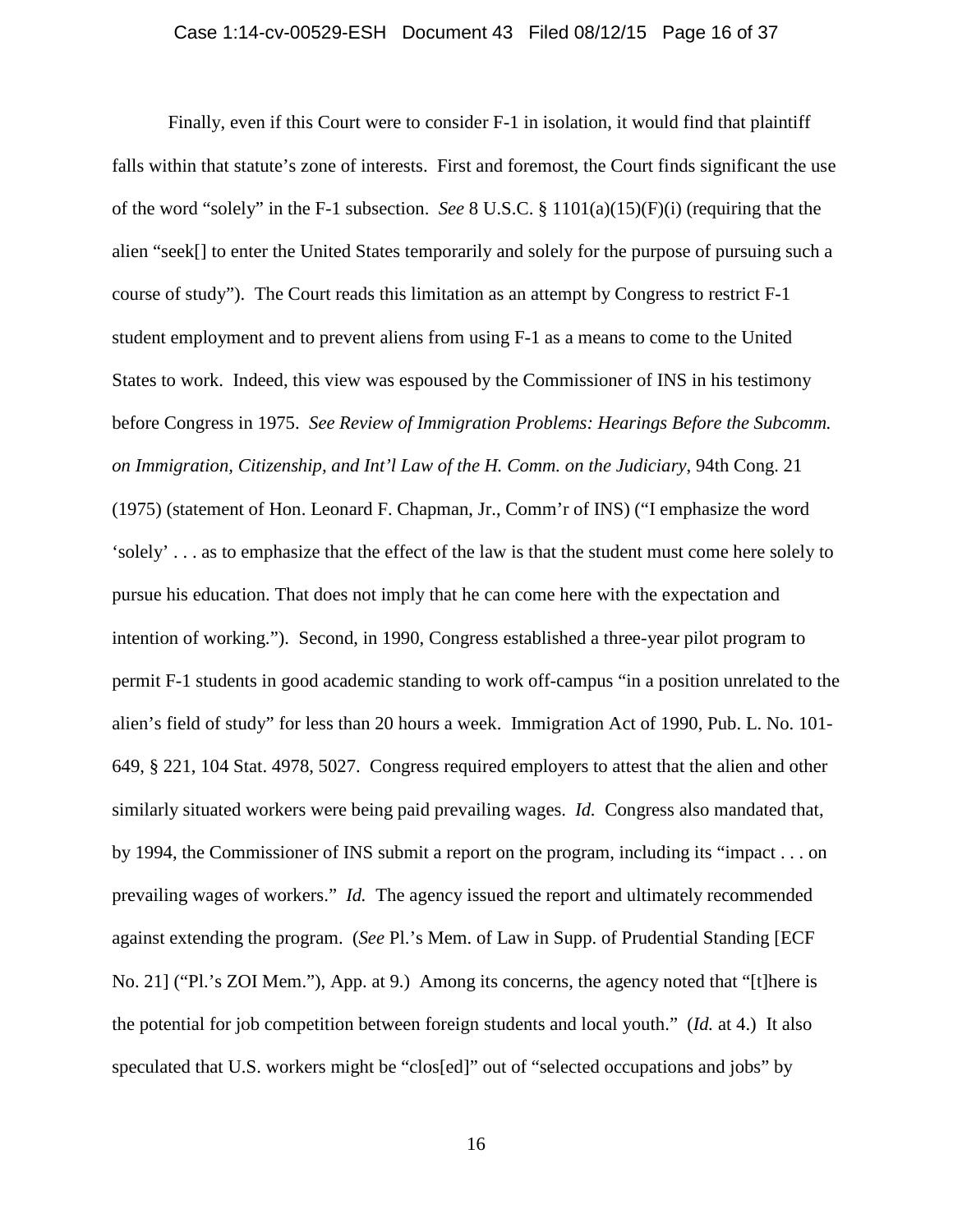#### Case 1:14-cv-00529-ESH Document 43 Filed 08/12/15 Page 17 of 37

"[n]etwork-based hiring" of foreign students. (*Id.* at 5.) Ultimately, the report concluded that the "off-campus F-1 pilot program can have adverse consequences for some American workers." (*Id.* at 6.) Congress followed the report's recommendation and let the program lapse. This pilot program – and Congress' decision to cancel it – makes clear that Congress is aware of and concerned about the impact of F-1 student employment on the U.S. labor market. This conclusion is unsurprising given that "[a] primary purpose in restricting immigration is to preserve jobs for American workers."<sup>[4](#page-16-0)</sup> Sure-Tan, Inc. v. NLRB, 467 U.S. 883, 893 (1984). The individuals in plaintiff's organization are therefore "arguably within the zone of interests to be protected" by F-1. *Patchak*, 132 S. Ct. at 2210 (internal quotation marks omitted).

## **III. STATUTORY AUTHORITY**

# **A. STANDARD OF REVIEW**

Plaintiff's principal argument is that DHS exceeded its statutory authority by issuing the 2008 Rule. (*See* Pl.'s Mot. at 16-22.) As an initial matter, however, the parties disagree as to the level of deference this Court should accord the agency's actions. Plaintiff argues that "DHS forfeited deference under *Chevron* because it failed to provide notice and comment for any of the actions at issue" and urges this Court to apply the standard of review articulated in *Skidmore v. Swift & Co.*, 323 U.S. 134 (1944). (Pl.'s Mot. at 11.) Defendant counters that *Chevron* applies because Congress delegated to DHS the "authority to speak with the force of law through rulemaking." (*See* Def.'s Opp. at 17.)

<span id="page-16-0"></span><sup>&</sup>lt;sup>4</sup> While it is true that the zone-of-interests test is concerned with the "particular provision of law upon which the plaintiff relies," *see Bennett v. Spear*, 520 U.S. 154, 175-176 (1997), the Supreme Court's recent *Lexmark* decision suggests that courts should consider the overall purpose of the statute when interpreting the zone of interests for particular provisions. *See Permapost Prods. v. McHugh*, 55 F. Supp. 3d 14, 26 n.6 (D.D.C. 2014).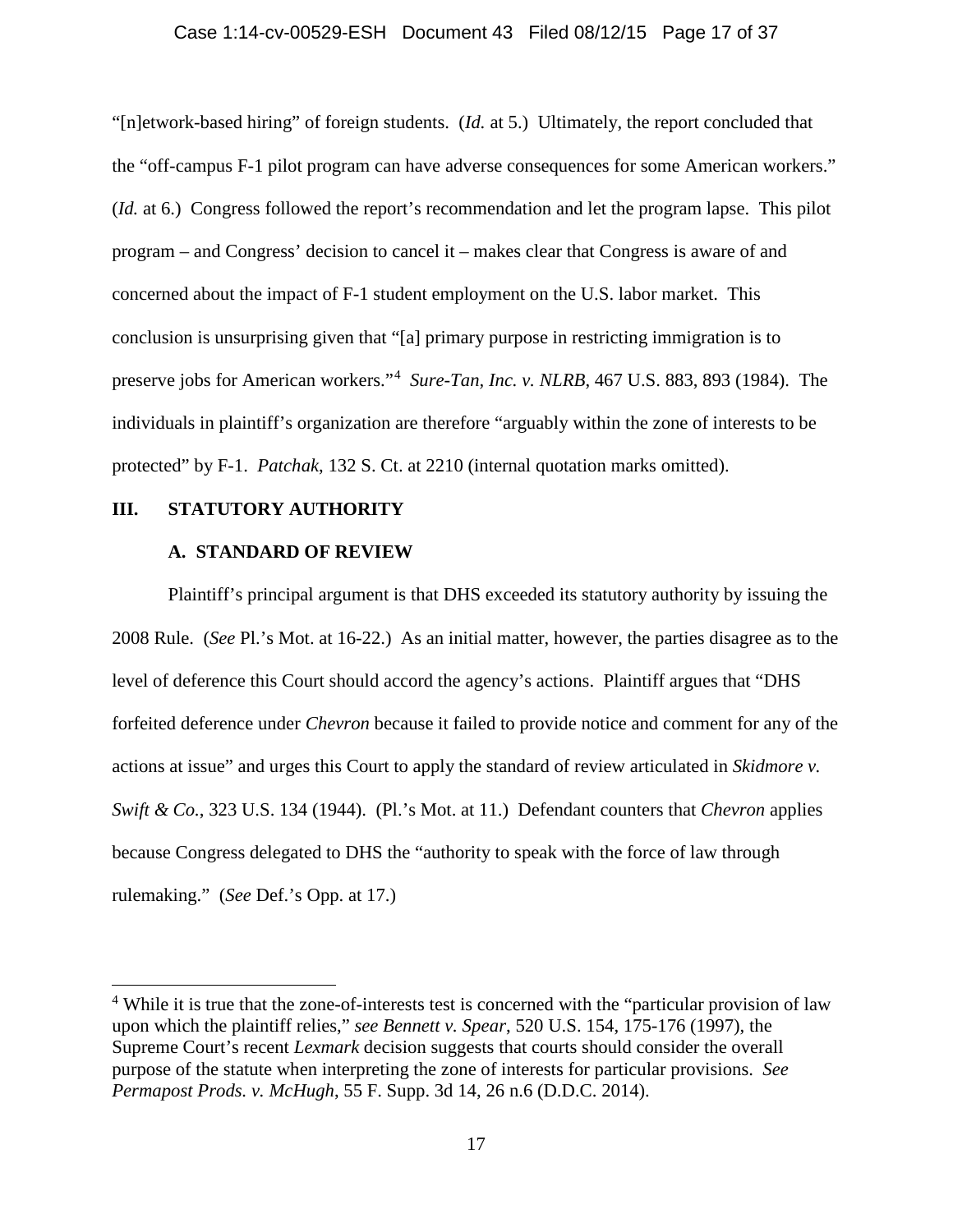## Case 1:14-cv-00529-ESH Document 43 Filed 08/12/15 Page 18 of 37

"*Chevron* deference is appropriate 'when it appears that Congress delegated authority to the agency generally to make rules carrying the force of law, and that the agency interpretation claiming deference was promulgated in the exercise of that authority.'" *Mayo Found. for Med. Educ. & Research v. United States*, 562 U.S. 44, 57 (2011) (quoting *United States v. Mead Corp.*, 533 U.S. 218, 226-27 (2001)). Contrary to plaintiff's argument, the Supreme Court in *Mead* held that, while notice and comment is "significant . . . in pointing to *Chevron* authority, the want of that procedure . . . does not decide the case, for we have sometimes found reasons for *Chevron* deference even when no such administrative formality was required and none was afforded." 533 U.S. at 230-31; *accord Barnhart v. Walton*, 535 U.S. 212, 221 (2002) ("[T]he fact that the Agency previously reached its interpretation through means less formal than 'notice and comment' rulemaking does not automatically deprive that interpretation of the judicial deference otherwise its due." (citation omitted)).

Congress has delegated substantial authority to DHS to issue immigration regulations. This delegation includes broad powers to enforce the INA and a narrower directive to issue rules governing nonimmigrants. *See* 8 U.S.C. § 1103(a)(1) ("The Secretary of Homeland Security shall be charged with the administration and enforcement of [the INA] and all other laws relating to the immigration and naturalization of aliens  $\dots$ "); *id.* § 1103(a)(3) ("The Secretary of Homeland Security] shall establish such regulations; prescribe such forms of bond, reports, entries, and other papers; issue such instructions; and perform such other acts as he deems necessary for carrying out his authority under the provisions of [the INA]."); *id.* § 1184(a)(1) ("The admission to the United States of any alien as a nonimmigrant shall be for such time and under such conditions as the Attorney General may by regulations prescribe, including when he deems necessary the giving of a bond with sufficient surety in such sum and containing such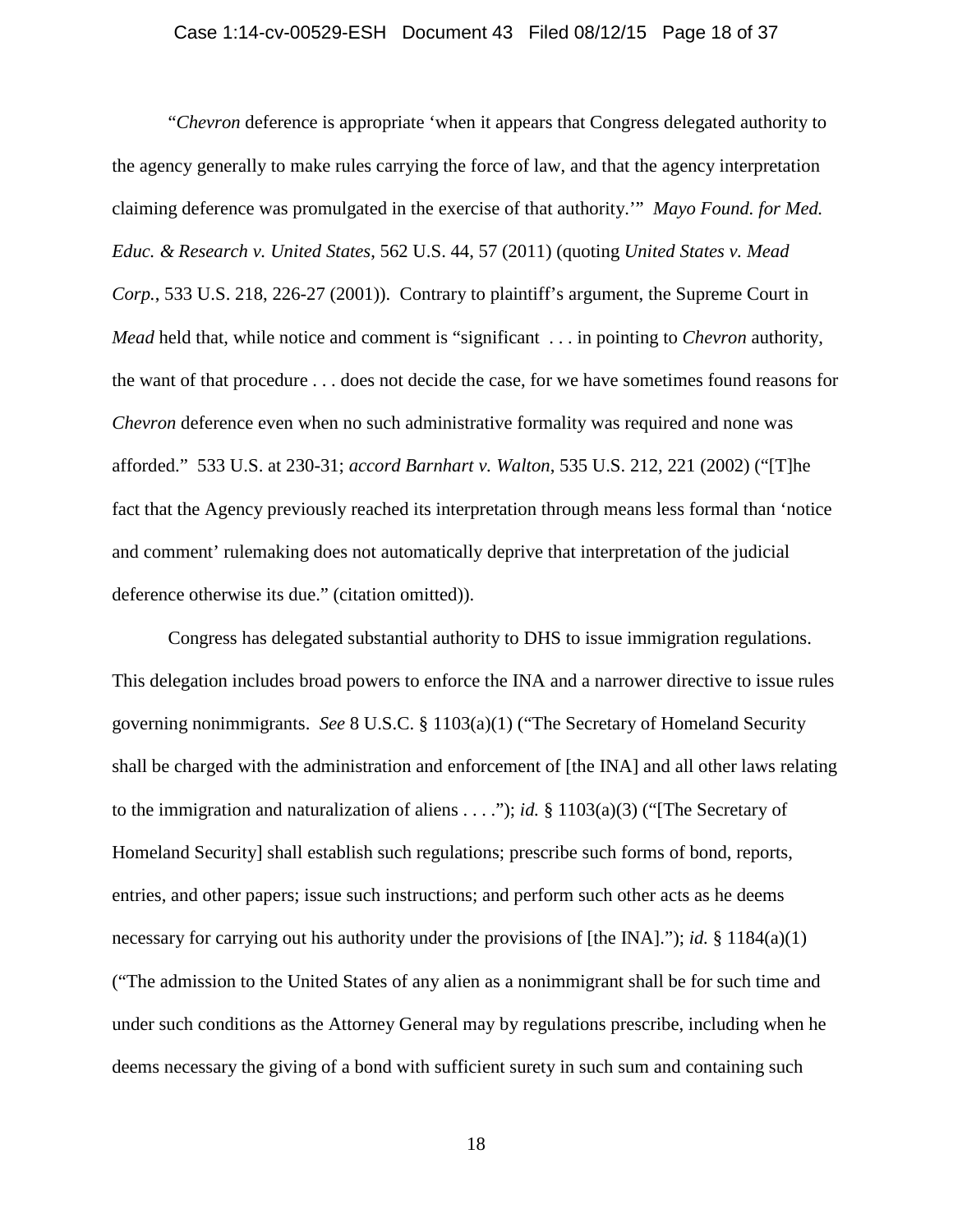## Case 1:14-cv-00529-ESH Document 43 Filed 08/12/15 Page 19 of 37

conditions as the Attorney General shall prescribe, to insure that at the expiration of such time or upon failure to maintain the status under which he was admitted, . . . such alien will depart from the United States.").

The 2008 Rule was promulgated as an exercise of this delegated authority. The subject matter of the 2008 Rule falls squarely within the ambit of  $\S$  1184(a)(1), and the Rule invokes that statute in listing its sources of authority. *See* 2008 Rule at 18,954. The Rule was published in the Federal Register, and the agency provided the public with a post-publication comment period. *Id.* at 18,945; *see Citizens Exposing Truth About Casinos v. Kempthorne*, 492 F.3d 460, 467 (D.C. Cir. 2007) ("Although publication in the federal register is not in itself sufficient to constitute an agency's intent that its pronouncement have the force of law, where, as here, that publication reflects a deliberating agency's self-binding choice, as well as a declaration of policy, it is further evidence of a *Chevron*-worthy interpretation." (citation omitted)). Unlike the Customs ruling letter in *Mead*, which was not binding as to third parties, the 2008 Rule was clearly issued "with a lawmaking pretense in mind" and was intended to have "the force of law." 533 U.S. at 233. As such, the Court concludes that *Chevron* deference is appropriate.

#### **B.** *CHEVRON* **STEP ONE**

Under *Chevron* step one, this Court must determine whether "Congress has 'directly addressed the precise question at issue.'" *Mayo Found.*, 562 U.S. at 52 (quoting *Chevron, U.S.A., Inc. v. NRDC, Inc.*, 467 U.S. 837, 843 (1984)). "If the intent of Congress is clear, that is the end of the matter; for the court, as well as the agency, must give effect to the unambiguously expressed intent of Congress." *Chevron*, 467 U.S. at 842-43. Plaintiff argues that "[t]he term *student* is not ambiguous." (Pl.'s Mot. at 17.) Citing several dictionary definitions, plaintiff contends that F-1 nonimmigrants engaging in post-completion OPT cannot be considered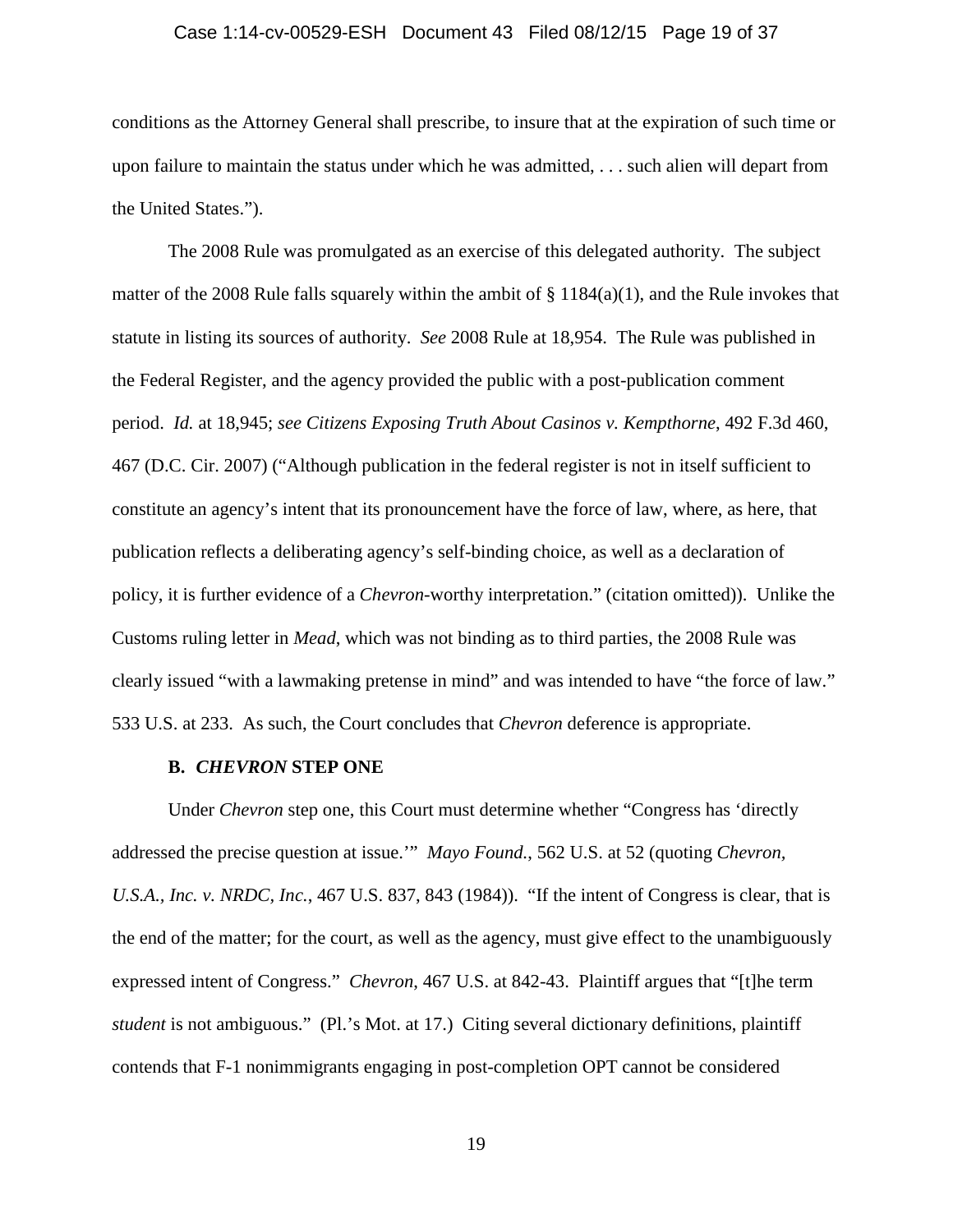#### Case 1:14-cv-00529-ESH Document 43 Filed 08/12/15 Page 20 of 37

students because "[t]hey are not attending schools." (*Id.*) Plaintiff further contends that other parts of the F-1 statute, such as the requirement that the student "enter the United States . . . solely for the purpose of pursuing such a course of study," demonstrate that the statute "unambiguously define[s] a *student* as one who attends specific, approved schools." (*Id.* at 18.) In response, defendant argues that the statute is ambiguous in that it does not define the terms "student" or "course of study," and contends that this congressional silence leaves "an ambiguity for the agency to resolve." (Def.'s Mot. at 17.) Defendant also points out that "the agency has long interpreted the foreign student provision to allow for employment of students during practical training." (*Id.* at 21.)

The Court agrees that the statute's lack of a definition for the term "student" creates ambiguity. As the Supreme Court said in *Chevron*, "if the statute is silent or ambiguous with respect to the specific issue, the question for the court is whether the agency's answer is based on a permissible construction of the statute." 467 U.S. at 843. And, in the context of a tax statute, the Supreme Court recently held that the word "student" was ambiguous with respect to medical residents because "[t]he statute does not define the term 'student,' and does not otherwise attend to the precise question whether medical residents are subject to FICA."[5](#page-19-0) *Mayo Found.*, 562 U.S. at 52.

This Court is not persuaded by plaintiff's argument that the statutory context clarifies the word "student." To be sure, F-1 defines a nonimmigrant as a student "who seeks to enter the

<span id="page-19-0"></span> <sup>5</sup> *Mayo* is not dispositive of the present case because the medical residents were still participating in "a formal and structured educational program," even though the bulk of their time was spent caring for patients. *Mayo Found.*, 562 U.S. at 48. Interestingly, however, the statute at issue in *Mayo* contained an additional qualification: the students were exempt from FICA taxes only if they were "enrolled and regularly attending classes at [a] school, college, or university." *Id.* at 49 (quoting 26 § 3121(b)(10) (2006 ed.)). The absence of such a qualifier in F-1 highlights the ambiguous scope of the word "student" in  $\S 1101(a)(15)(F)(i)$ .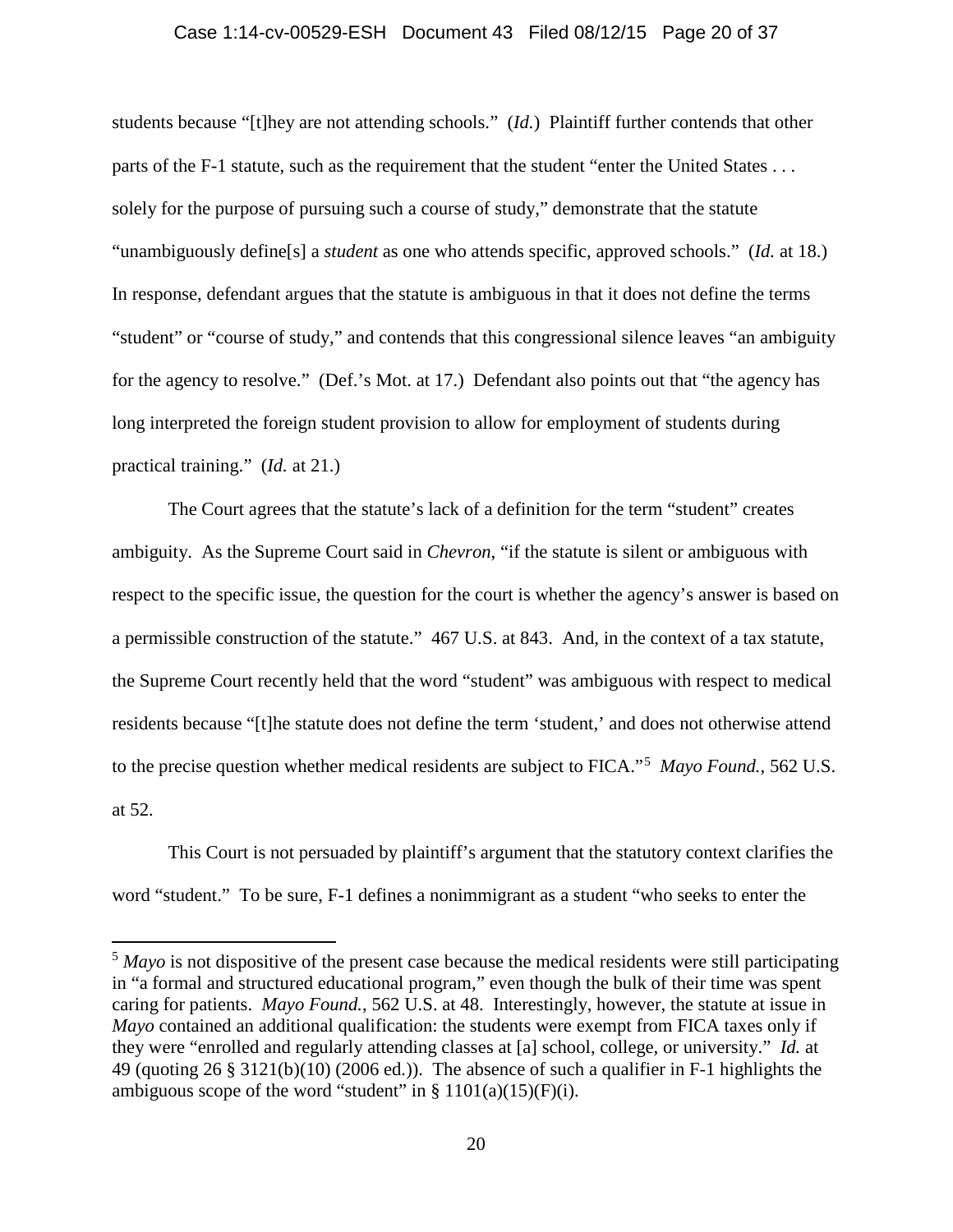## Case 1:14-cv-00529-ESH Document 43 Filed 08/12/15 Page 21 of 37

United States temporarily and solely for the purpose of pursuing such a course of study . . . at" an approved academic institution. 8 U.S.C. § 1101(a)(15)(F)(i). However, as argued by defendant, this clause could sensibly be read as an *entry requirement*. (Def.'s Opp. at 21 ("[T]he INA definition of 'student' is only the definition of what is required to be proved at the time of admission to obtain a student visa.").) This reading is bolstered by Congress' delegation of the power to prescribe regulations related to a nonimmigrant's duration of stay. *See* 8 U.S.C. §  $1184(a)(1)$ .

Moreover, several pieces of evidence indicate that Congress understood F-1 to permit at least some period of employment. For example, as discussed in Section II *supra*, in 1990, Congress implemented a pilot program that allowed F-1 students to work up to 20 hours per week in a job unrelated to their field of study. *See* Immigration Act of 1990 § 221. And F-1 nonimmigrants are explicitly exempted from several wage taxes. *See* 26 U.S.C. §§ 3121(b)(19), 3306(c)(19); 42 U.S.C. § 410(a)(19). These statutory provisions lend credence to defendant's argument that the clause in F-1 – "solely for the purpose of pursuing such a course of study" – does not foreclose employment. Since F-1 does not bar *all* foreign student employment, it is not clear what employment the statute *does* permit. As such, the statute's text is ambiguous as to whether such employment may extend for a period of time after they complete their studies.

Dictionary definitions are similarly unhelpful in clarifying this statutory ambiguity. To be sure, some definitions of the word "student" require school attendance. *E.g.*, *Student, Ballentine's Law Dictionary* (3d ed. 2010) ("A person in attendance at a college or university. One receiving instruction in a public or private school."). Most, however, include broader notions of studying and learning. *E.g.*, *Student, Merriam Webster's Collegiate Dictionary* (10th ed. 1997) ("SCHOLAR, LEARNER, especially: one who attends a school . . . . One who studies: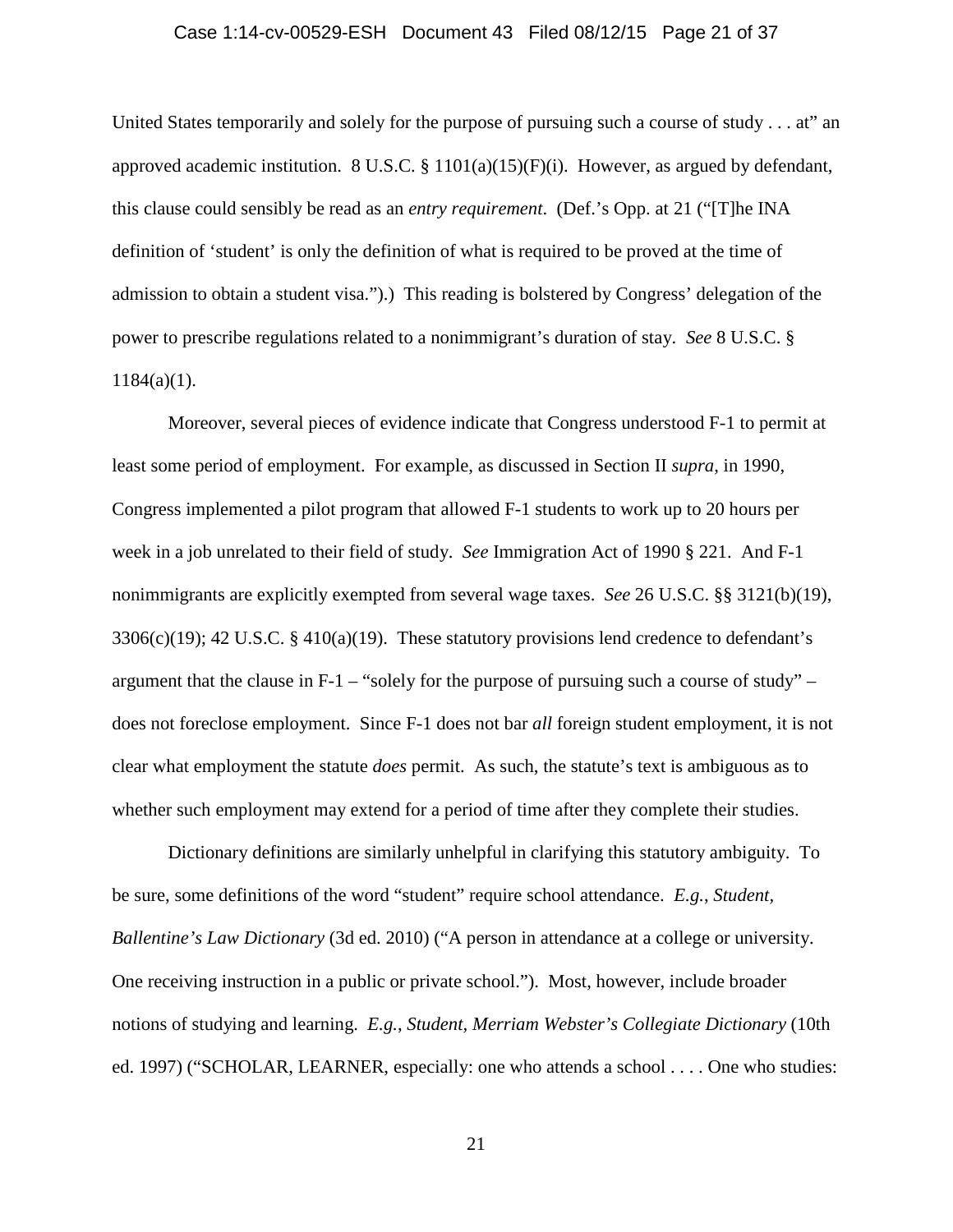## Case 1:14-cv-00529-ESH Document 43 Filed 08/12/15 Page 22 of 37

an attentive and systematic observer."); *Student, Oxford English Dictionary* ("A person who is engaged in or addicted to study. . . . A person who is undergoing a course of study and instruction at a university or other place of higher education or technical training."), http://www.oed.com (last visited Aug. 5, 2015). These definitions are unhelpful not only because they are competing, but because they do not address the fundamental ambiguity presented by this case. No one disputes that all F-1 aliens enter the United States as "students" under any conceivable definition, since they must enroll at a qualifying academic institution. The ambiguity is whether the scope of F-1 encompasses post-completion practical training related to the student's field of study. Neither dictionary definitions nor statutory context resolves this issue. The Court concludes that the statute is ambiguous. <sup>[6](#page-21-0)</sup>

## **C.** *CHEVRON* **STEP TWO**

The second step of *Chevron* asks whether the 2008 Rule "is a 'reasonable interpretation' of the enacted text." *Mayo Found.*, 562 U.S. at 58 (quoting *Chevron*, 467 U.S. at 844). This Court must uphold the Rule unless it is "arbitrary, capricious, or manifestly contrary to the statute." *Chevron*, 467 U.S. at 844; *see also Allied Local & Reg'l Mfrs. Caucus v. EPA*, 215 F.3d 61, 71 (D.C. Cir. 2000) ("Under *Chevron*, we are bound to uphold agency interpretations as long as they are reasonable – 'regardless whether there may be other reasonable, or even more reasonable, views.'" (quoting *Serono Lab., Inc. v. Shalala*, 158 F.3d 1313, 1321 (D.C. Cir. 1998))).

Defendant argues that Congress' "longstanding acquiescence" in its interpretation suggests its reasonableness. (Def.'s Mot. at 31.) In particular, it contends that federal agencies

<span id="page-21-0"></span> $6$  This Court's conclusion that F-1 is ambiguous is reinforced by Congress' longstanding acquiescence in DHS's interpretation, discussed in Section III.C *infra*.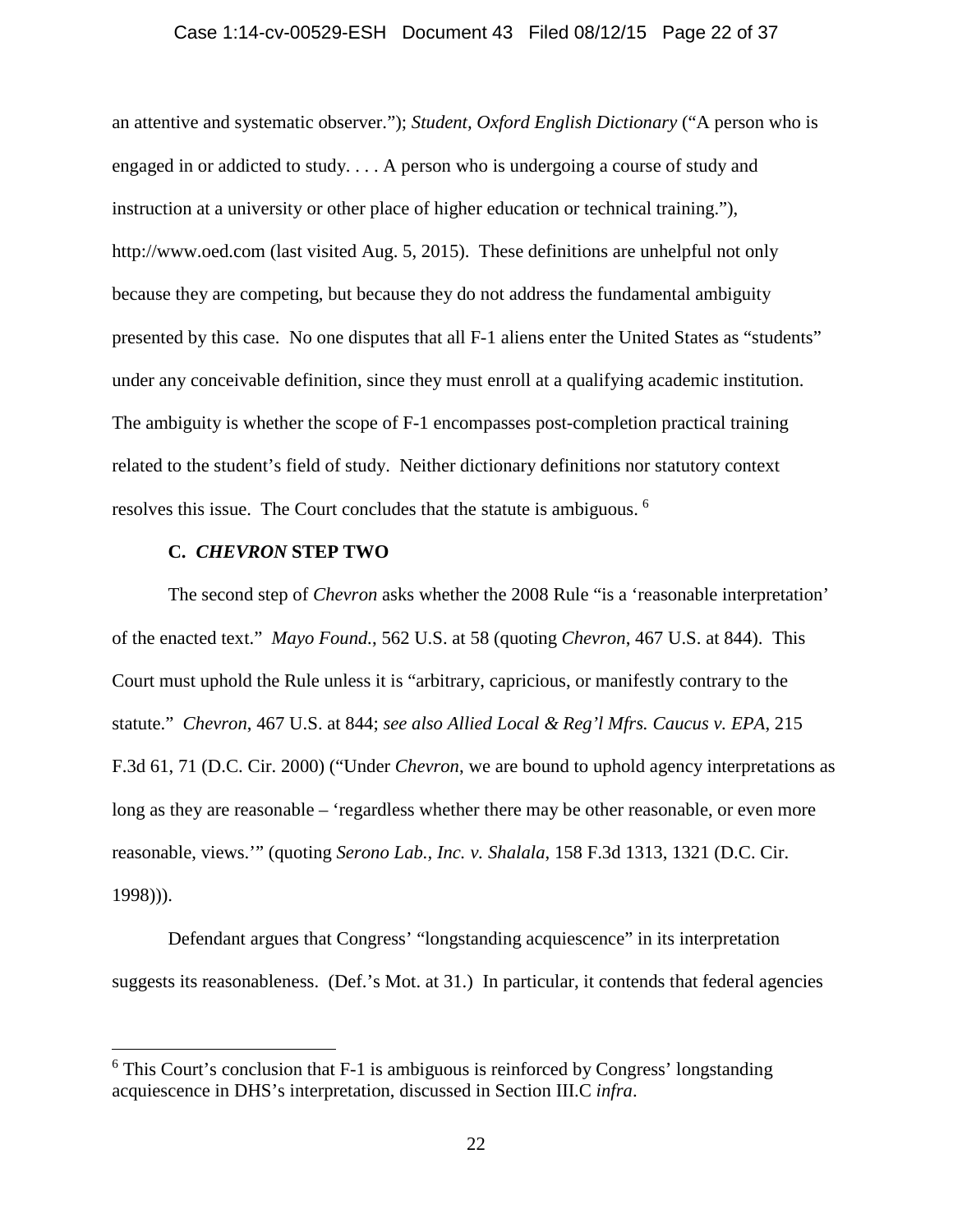## Case 1:14-cv-00529-ESH Document 43 Filed 08/12/15 Page 23 of 37

have interpreted F-1 to allow for post-completion practical training for over 60 years, and that Congress has never abrogated that interpretation despite amending the statute multiple times. (*See id.* at 21.) Plaintiff responds that Congress could not have acquiesced in DHS's interpretation of F-1 because that interpretation has frequently changed, and there is insufficient evidence to establish that Congress was actually aware of the agency's interpretation. (*See* Resp. Br. in Supp. of Pl.'s Cross Mot. for Summ. Judgment or Judgment on the Administrative Record [ECF No. 35] ("Pl.'s Opp.") at 5-9.)

"[W]hen Congress revisits a statute giving rise to a longstanding administrative interpretation without pertinent change, the congressional failure to revise or repeal the agency's interpretation is persuasive evidence that the interpretation is the one intended by Congress." *Creekstone Farms Premium Beef, L.L.C. v. Dep't of Agric.*, 539 F.3d 492, 500 (D.C. Cir. 2008) (alteration in original) (quoting *Doris Day Animal League v. Veneman*, 315 F.3d 297, 300 (D.C. Cir. 2003)); *see also Barnhart*, 535 U.S. at 220 ("Court[s] will normally accord particular deference to an agency interpretation of longstanding duration." (internal quotation marks omitted)); *Lindahl v. OPM*, 470 U.S. 768, 782 n.15 (1985) ("Congress is presumed to be aware of an administrative or judicial interpretation of a statute and to adopt that interpretation when it reenacts a statute without change." (internal quotation marks omitted)). The D.C. Circuit has cautioned, however, that the so-called "legislative reenactment" doctrine is of "little assistance" when Congress has "simply enacted a series of isolated amendments to other provisions." *Public Citizen, Inc. v. HHS*, 332 F.3d 654, 668 (D.C. Cir. 2003). Moreover, there must be "some evidence of (or reason to assume) congressional familiarity with the administrative interpretation at issue." *Id.* at 669.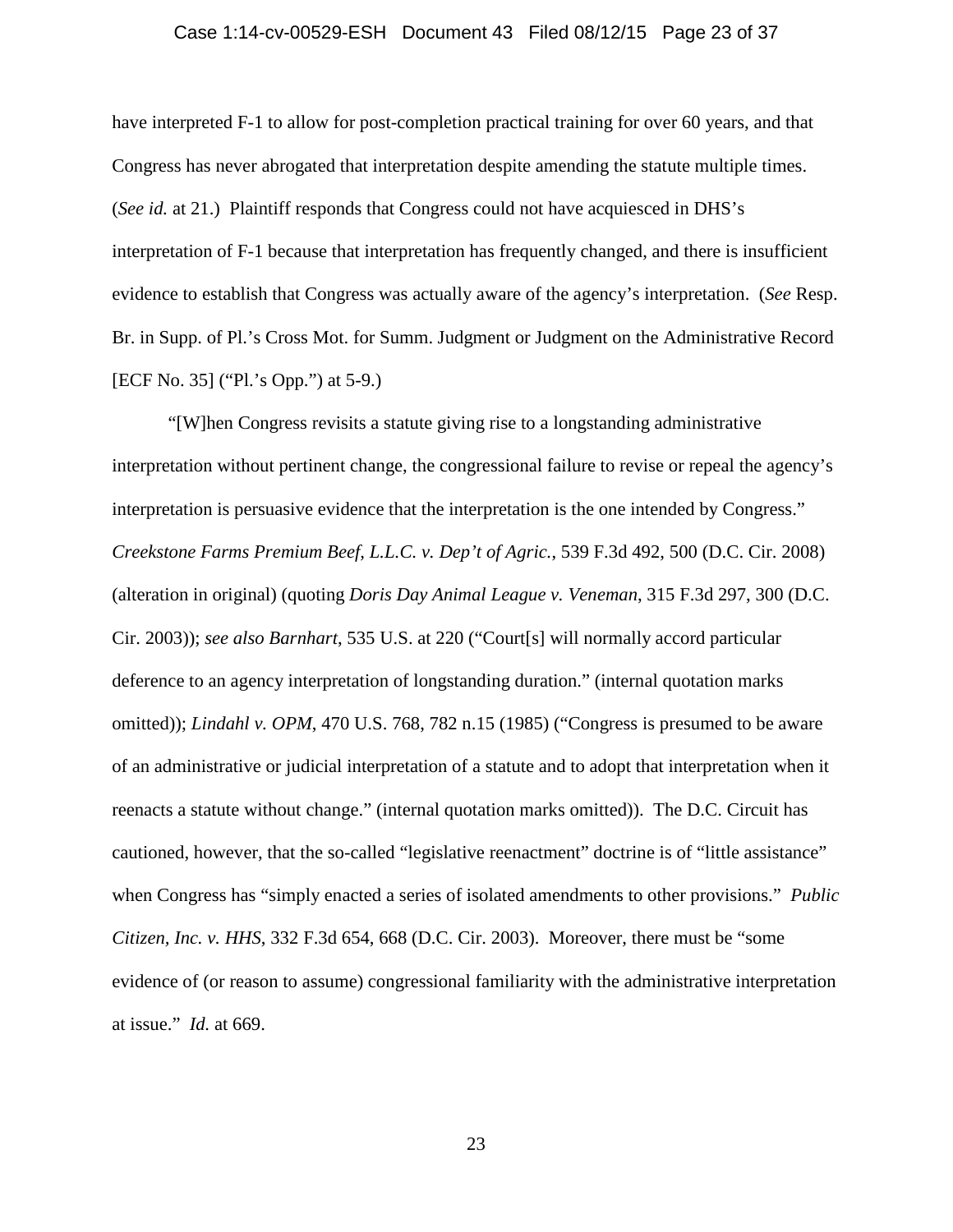Since at least 1947, INS and DHS have interpreted the immigration laws to allow foreign students to engage in employment for practical training purposes. *See* 12 Fed. Reg. at 5357 ("In cases where employment for practical training is required or recommended by the school, the district director may permit the student to engage in such employment for a six-month period subject to extension for not over two additional six-month periods . . . ."). In 1952, Congress overhauled the immigration laws with the Immigration and Nationality Act, which created the modern category of student nonimmigrants. *See* Immigration and Nationality Act, Pub. L. No. 82-414, § 101(a)(15)(F), 66 Stat. 163, 168 (1952). INS continued to interpret the law to permit foreign students to engage in practical training.<sup>[7](#page-23-0)</sup> See, e.g., Special Requirements for Admission,

<span id="page-23-1"></span><span id="page-23-0"></span> <sup>7</sup> While the 1947 and 1973 regulations do not explicitly authorize post-completion practical training, several pieces of evidence strongly suggest that these provisions allowed alien students to engage in full-time, post-completion employment without simultaneously attending classes. First, both the 1947 and 1973 regulations, in addition to permitting students to engage in practical training, allowed students to work out of financial necessity, but only if the employment would not interfere with the student's ongoing course of study. *See* 12 Fed. Reg. at 5357; 38 Fed. Reg. at 35,426. The practical training subsections included no similar limitation. Second, contemporary documents demonstrate an understanding that those practical training regulations allowed full-time, post-completion employment. For example, in *Matter of T-*, 7 I. & N. Dec. 682 (B.I.A. 1958), the Board of Immigration Appeals noted that the "length of authorized practical training should be reasonably proportionate to the period of formal study in the subject which has been completed by the student" and that only in "unusual circumstances" would "practical training . . . be authorized before the beginning of or during a period of formal study." *Id.* at 684; *see also Matter of Yau*, 13 I. & N. Dec. 75, 75 (B.I.A. 1968) (noting that an alien student had been granted permission to engage in practical training after graduating); *Matter of Ibarra*, 13 I. & N. Dec. 277, 277-78 (B.I.A. 1968) (same); *Matter of Alberga*, 10 I. & N. Dec. 764, 765 (B.I.A. 1964) (same). Moreover, a 1950 Report by the Senate Committee on the Judiciary, in describing foreign student employment, stated that "practical training has been authorized for 6 months after completion of the student's regular course of study." S. Rep. No. 81-1515, at 503 (1950). The Report also noted a "suggestion that the laws . . . be liberalized to permit foreign students to take practical training before completing their formal studies." *Id.* at 505. Similarly, a House Report from 1961 disclosed that, on April 24, 1959, the Department of State, acting in concert with INS, issued a notice to its officers that "[s]tudents whom the sponsoring schools recommend for practical training should be permitted to remain for such purposes up to 18 months after receiving their degrees or certificates." H.R. Rep. No. 87-721, at 15 (1961). Finally, in a 1975 statement to Congress on the subject of foreign students, the Commissioner of INS noted that, although there "is no express provision in the law for an F-1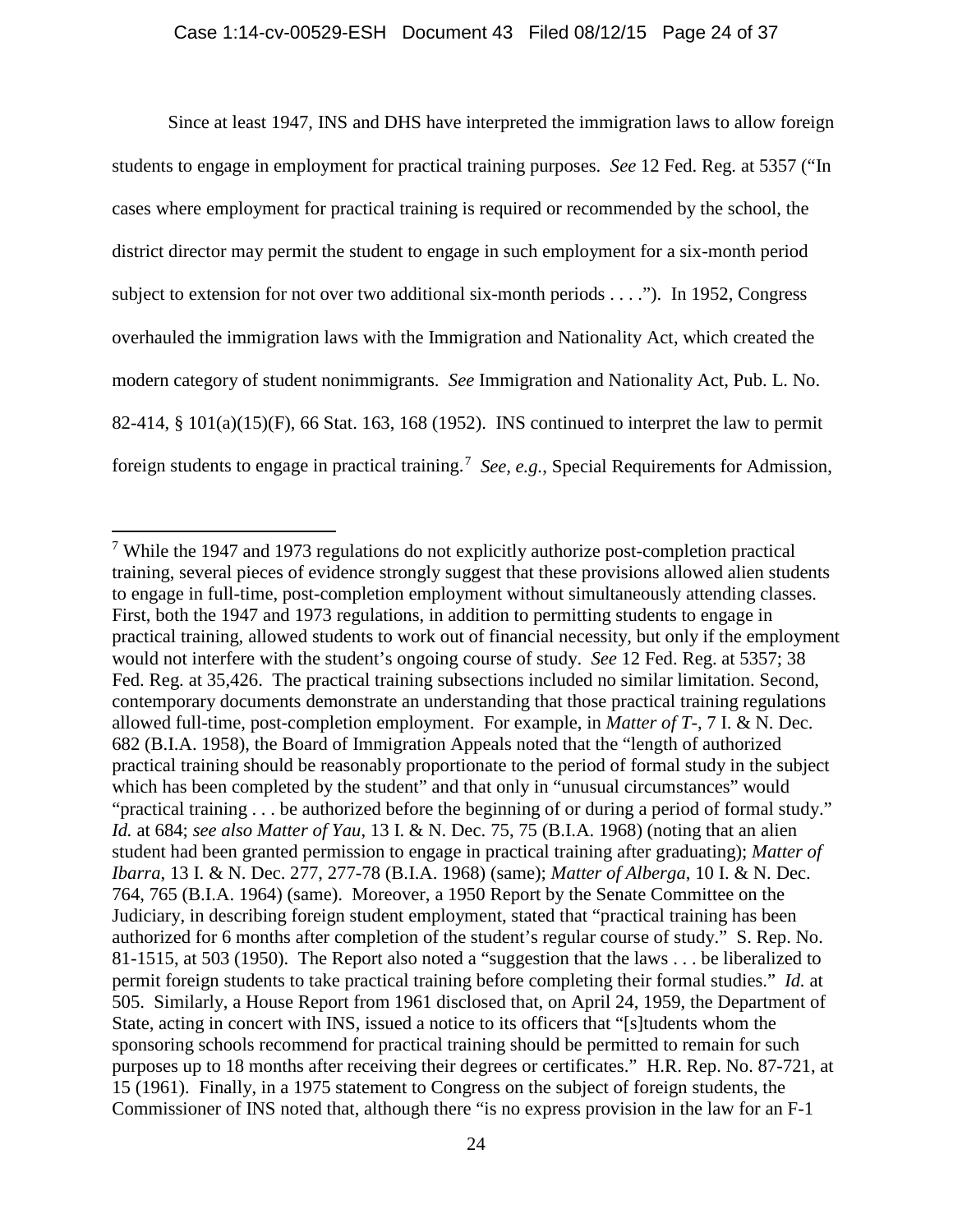## Case 1:14-cv-00529-ESH Document 43 Filed 08/12/15 Page 25 of 37

Extension, and Maintenance of Status, 38 Fed. Reg. 35,425, 35,426 (Dec. 28, 1973) (allowing foreign students to secure employment "in order to obtain practical training . . . in his field of study," if such training "would not be available to the student in the country of his foreign residence," for a maximum of 18 months). And, at least as early as 1983, INS explicitly authorized post-completion practical training.<sup>[8](#page-24-0)</sup> Nonimmigrant Classes; Change of Nonimmigrant Classification; Revision in Regulations Pertaining to Nonimmigrant Students and the Schools Approved for Their Attendance, 48 Fed. Reg. 14,575, 14,586 (Apr. 5, 1983) (allowing students to engage in practical training "[a]fter completion of the course of study"); Retention and Reporting Information for F, J, and M Nonimmigrants; Student and Exchange Visitor Information System (SEVIS), 67 Fed. Reg. 76,256, 76,274 (Dec. 11, 2002) (same).

Since 1952, Congress has amended the provisions governing nonimmigrant students on several occasions. *See* Pub. L. No. 87-256, § 109(a), 75 Stat. 527, 534 (Sept. 21, 1961) (allowing an F-1 nonimmigrant's alien spouse and minor children to accompany him); Immigration Act of 1990 § 221(a) (permitting F-1 nonimmigrants to engage in limited employment unrelated to their field of study); Illegal Immigration Reform and Immigrant Responsibility Act of 1996, Pub. L. No. 104-208, § 625, 110 Stat. 3009-546, 3009-699 (adding limitations related to F-1 nonimmigrants at public schools); Enhanced Border Security and Visa

 $\overline{a}$ 

student to engage in employment," such a student could engage in practical training on a fulltime basis for up to eighteen months. *Review of Immigration Problems: Hearings Before the Subcomm. on Immigration, Citizenship, and Int'l Law of the H. Comm. on the Judiciary*, 94th Cong. 21, 23 (1975) (statement of Hon. Leonard F. Chapman, Jr., Comm'r of INS).

<span id="page-24-0"></span><sup>&</sup>lt;sup>8</sup> To be sure, plaintiff is correct that the details of the practical training regulations have changed over the decades. (Pl.'s Opp. at 6.) Notwithstanding these changes, however, INS and DHS have, since 1947, consistently interpreted the immigration laws to permit post-completion practical training. *See supra* note [7.](#page-23-1) Congress' acquiescence in this longstanding interpretation undercuts plaintiff's argument that the word "student" unambiguously requires F-1 nonimmigrants to maintain ongoing enrollment in a school or university.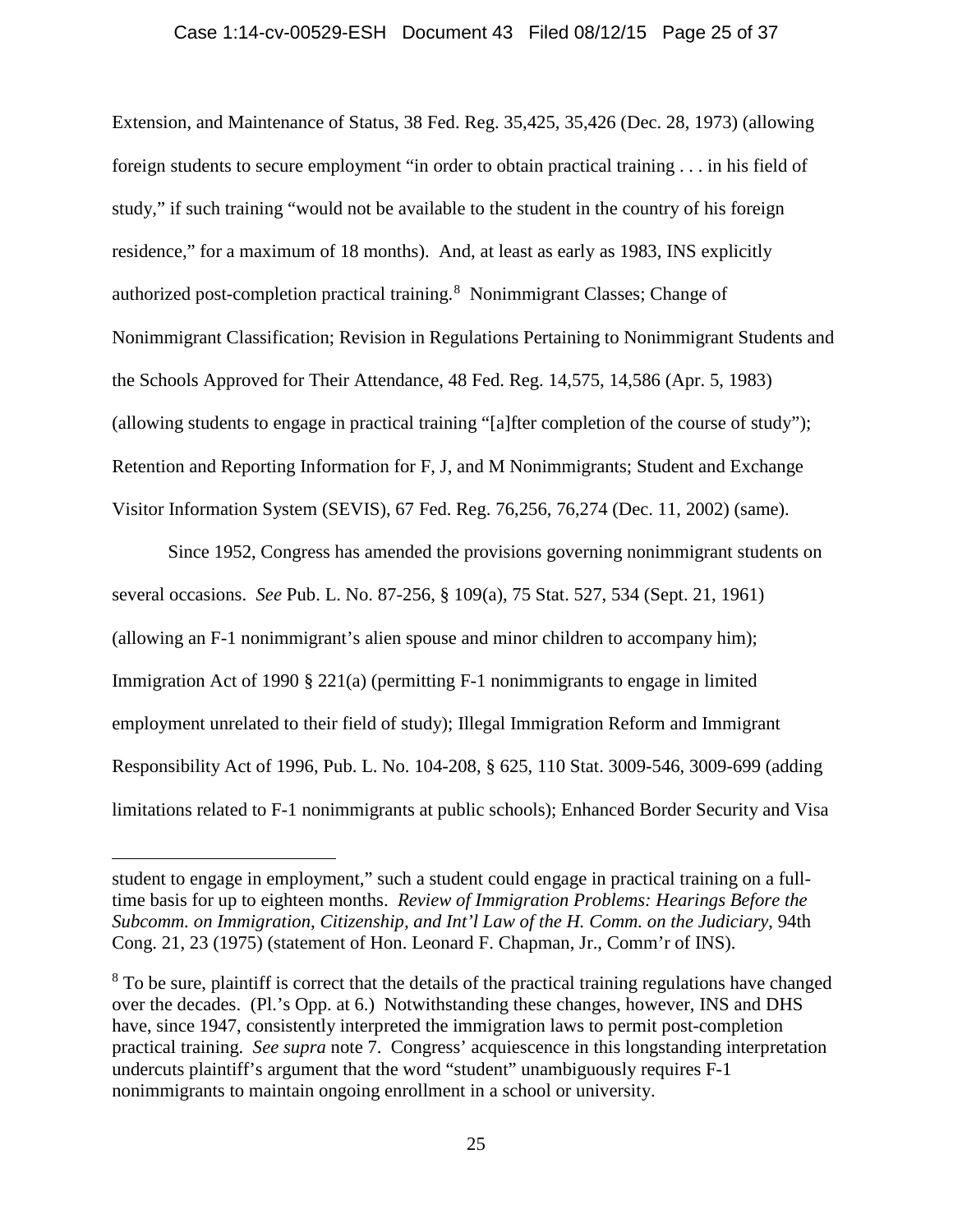#### Case 1:14-cv-00529-ESH Document 43 Filed 08/12/15 Page 26 of 37

Entry Reform Act of 2002, Pub. L. No. 107-173, §§ 501-502, 116 Stat. 543, 560-63 (implementing monitoring requirements for foreign students); Pub. L. No. 111-306, § 1, 124 Stat. 3280, 3280 (Dec. 14, 2010) (amending F-1 with respect to language training programs). During that time, Congress has also imposed various labor protections for domestic workers. *E.g.*, Immigration Act of 1990 § 205 (requiring a labor condition certification for H-1B nonimmigrants from the employer attesting that the alien will be paid the prevailing wage and that the alien's employment will not adversely affect working conditions); *id.* § 221 (requiring a similar certification for F-1 nonimmigrants working in a position unrelated to their field of study); American Competitiveness and Workforce Improvement Act of 1998, Pub. L. No. 105- 277, § 412, 112 Stat. 2681-641, 2681-642 (requiring employers of H-1B nonimmigrants to certify that they "did not displace and will not displace a United States worker"). Notwithstanding this legislative activity, Congress has never repudiated INS or DHS's interpretation permitting foreign students to engage in post-completion practical training.

This legislative history leads the Court to two conclusions. First, DHS's interpretation of F-1 – inasmuch as it permits employment for training purposes without requiring ongoing school enrollment – is "longstanding" and entitled to deference. *See Barnhart*, 535 U.S. at 220. Second, Congress has repeatedly and substantially amended the relevant statutes without disturbing this interpretation. These amendments have not been "isolated." *Public Citizen*, 332 F.3d at 668. The Immigration and Nationality Act of 1952, in particular, radically changed the country's immigration system. And, the Immigration Act of 1990 imposed a host of new protections for domestic workers and explicitly authorized F-1 students to engage in certain forms of employment. By leaving the agency's interpretation of F-1 undisturbed for almost 70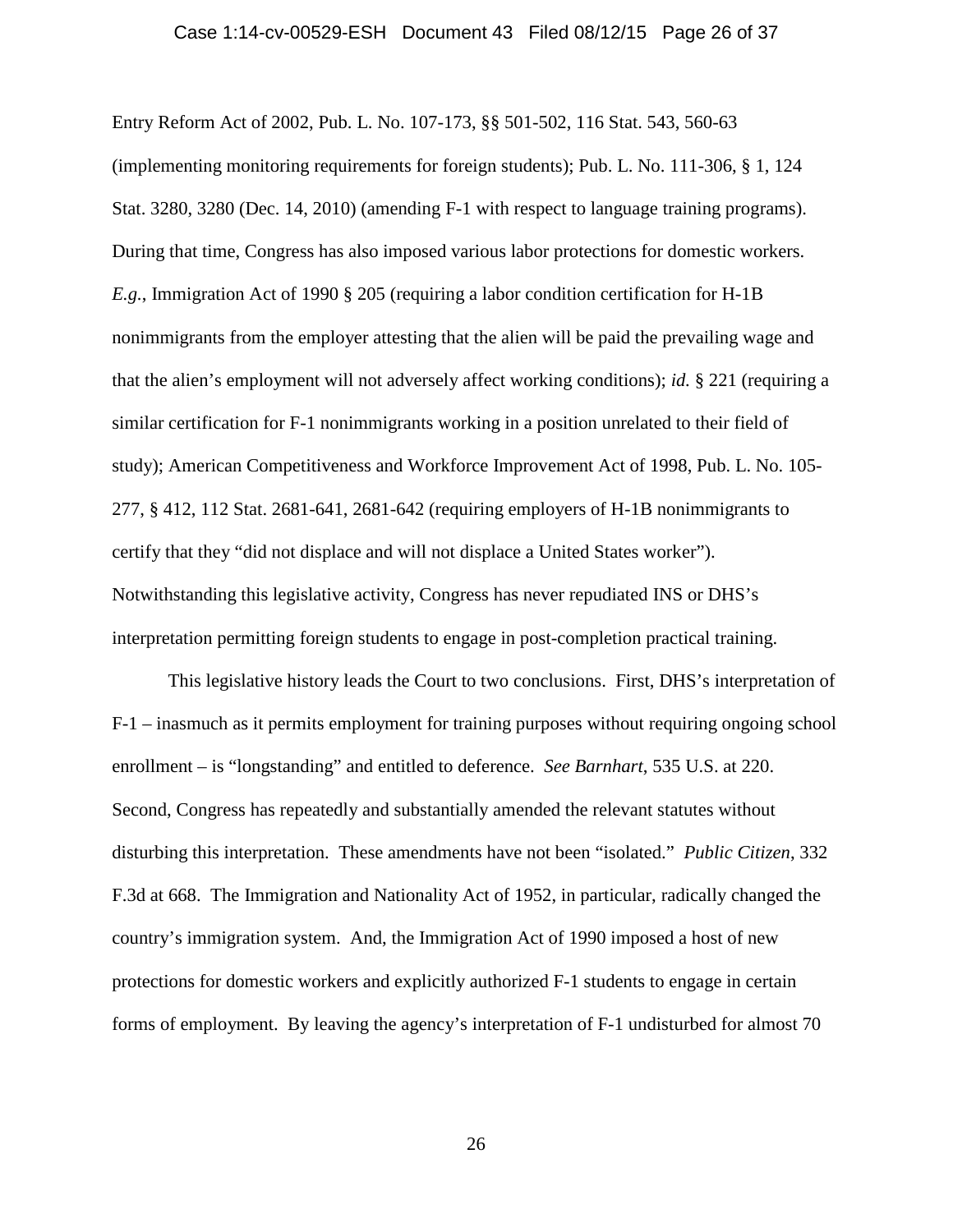## Case 1:14-cv-00529-ESH Document 43 Filed 08/12/15 Page 27 of 37

years, notwithstanding these significant overhauls, Congress has strongly signaled that it finds DHS's interpretation to be reasonable.

Plaintiff objects that there is insufficient evidence to prove that Congress was aware of DHS's interpretation. (*See* Pl.'s Opp. at 7-9.) The Court disagrees. As an initial matter, as explained above, DHS's interpretation of F-1 clearly dates back to 1983, and likely to 1947. *See supra* note [7.](#page-23-1) Congressional obliviousness of such an old interpretation of such a frequently amended statute strikes this Court as unlikely. In any case, ample evidence indicates congressional awareness. Congress' 1990 amendment of the INA included a three-year pilot program authorizing F-1 student employment for positions that were "unrelated to the alien's field of study." Immigration Act of 1990 § 221(a). Considered in isolation, this provision is perplexing – why would Congress only authorize foreign students to do work *unrelated* to their schooling? The answer, of course, is that INS's regulations already authorized student employment related to the student's field of study, and these regulations were explicit in permitting post-completion employment. *See* 8 C.F.R. § 214.2(f)(10) (1989) (authorizing F-1 students to engage in "[p]ractical training prior to completion of studies" or "after completion of studies" upon certification that "the proposed employment . . . is related to the student's course of study"). Moreover, in recommending against the continuation of the pilot program, the Commissioner of INS specifically referenced post-completion practical training. (Pl.'s ZOI Mem., App. at 10.)

Several other pieces of legislative history suggest that Congress was aware of the practical training program. The program was described at length in a 1950 Senate Report, a 1961 House Report, and 1975 congressional testimony by the Commissioner of INS. *See supra* note [7.](#page-23-1) In addition, the practical training program has been discussed during multiple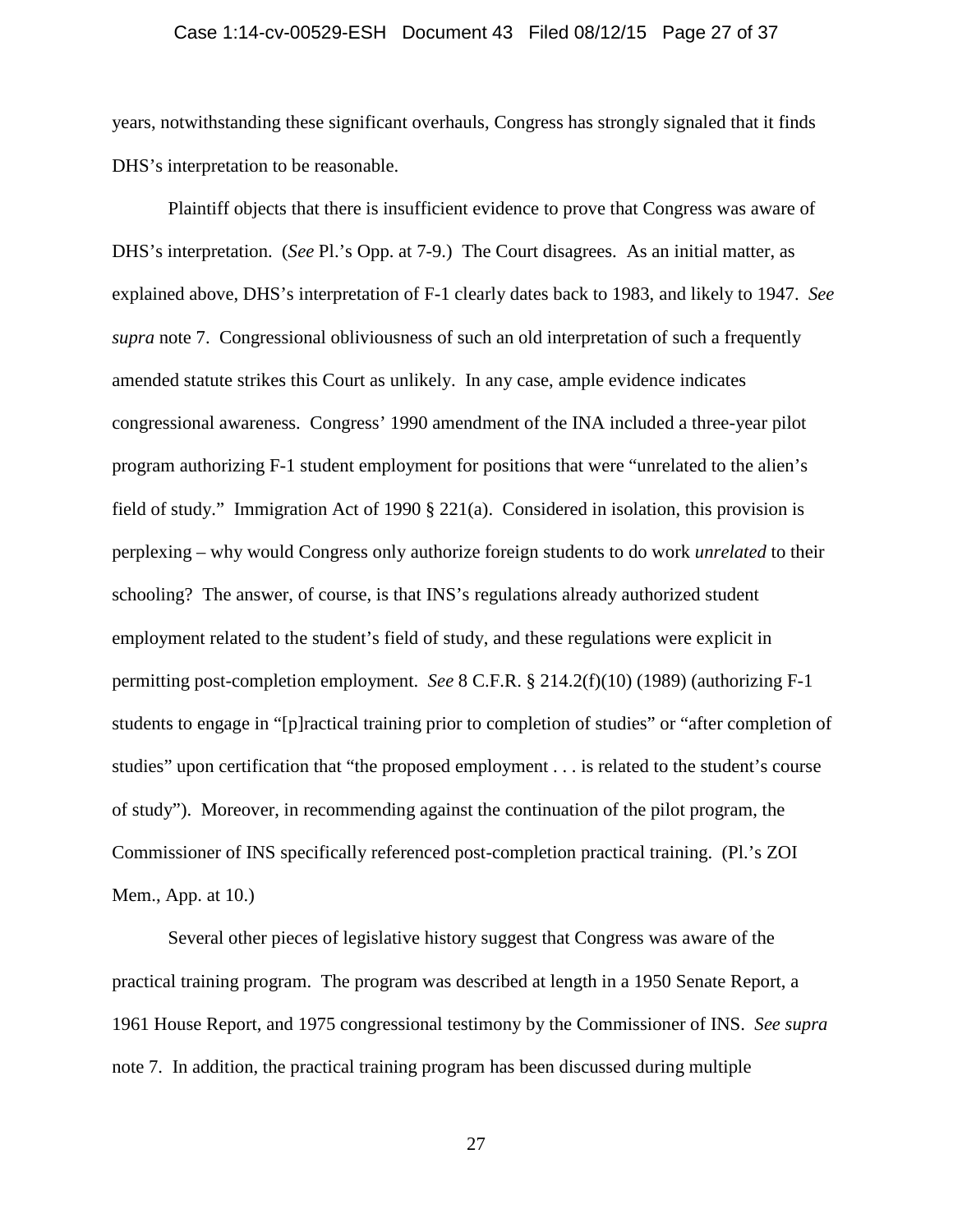#### Case 1:14-cv-00529-ESH Document 43 Filed 08/12/15 Page 28 of 37

congressional hearings. *E.g.*, *Immigration Policy: An Overview: Hearing Before the Subcomm. on Immigration of the S. Comm. on the Judiciary*, 107th Cong. 15-16 (2001) (statement of Warren R. Leiden, American Immigration Lawyers Assocation); *Immigration Reform: Hearing Before the Subcomm. on Immigration and Refugee Affairs of the S. Comm. on the Judiciary on S. 358 and S. 448*, 101st Cong. 485-86 (1989) (statement of Frank D. Kittredge, President, National Foreign Trade Council); *Immigration Reform and Control Act of 1983: Hearings Before the Subcomm. on Immigration, Refugees, and Int'l Law of the H. Comm. on the Judiciary on H.R. 1510*, 98th Cong. 687, 695, 698 (1983) (statement of Billy E. Reed, Director, American Engineering Association); *Illegal Aliens: Hearings Before Subcomm. No. 1 of the H. Comm. on the Judiciary*, 92d Cong. 265-66 (1971) (statement of Sam Bernsen, Assistant Comm'r, INS). The Court finds this evidence more than sufficient to demonstrate "congressional familiarity with the administrative interpretation at issue." *See Public Citizen*, 332 F.3d at 669.

Plaintiff makes several other arguments in an attempt to demonstrate that DHS's interpretation is unreasonable. First, it contends that DHS has "circumvent[ed] [H-1B's] statutory restrictions that rightfully should be applied" to college-educated labor. (Pl.'s Mot. at 20.) But H-1B – which applies to aliens seeking to work in a "specialty occupation," 8 U.S.C. §  $1101(a)(15)(H)(i)$  – is far broader than the employment permitted by the OPT program. DHS's interpretation of the word "student" does not render any portion of H-1B, or its related restrictions, surplusage. Congress has tolerated practical training of alien students for almost 70 years, and it did nothing to prevent a potential overlap between F-1 and H-1B when it created the modern H-1B category in 1990. *See* Immigration Act of 1990 § 205(c). As such, the Court does not believe that DHS's interpretation is unreasonable merely because of its limited overlap with H-1B.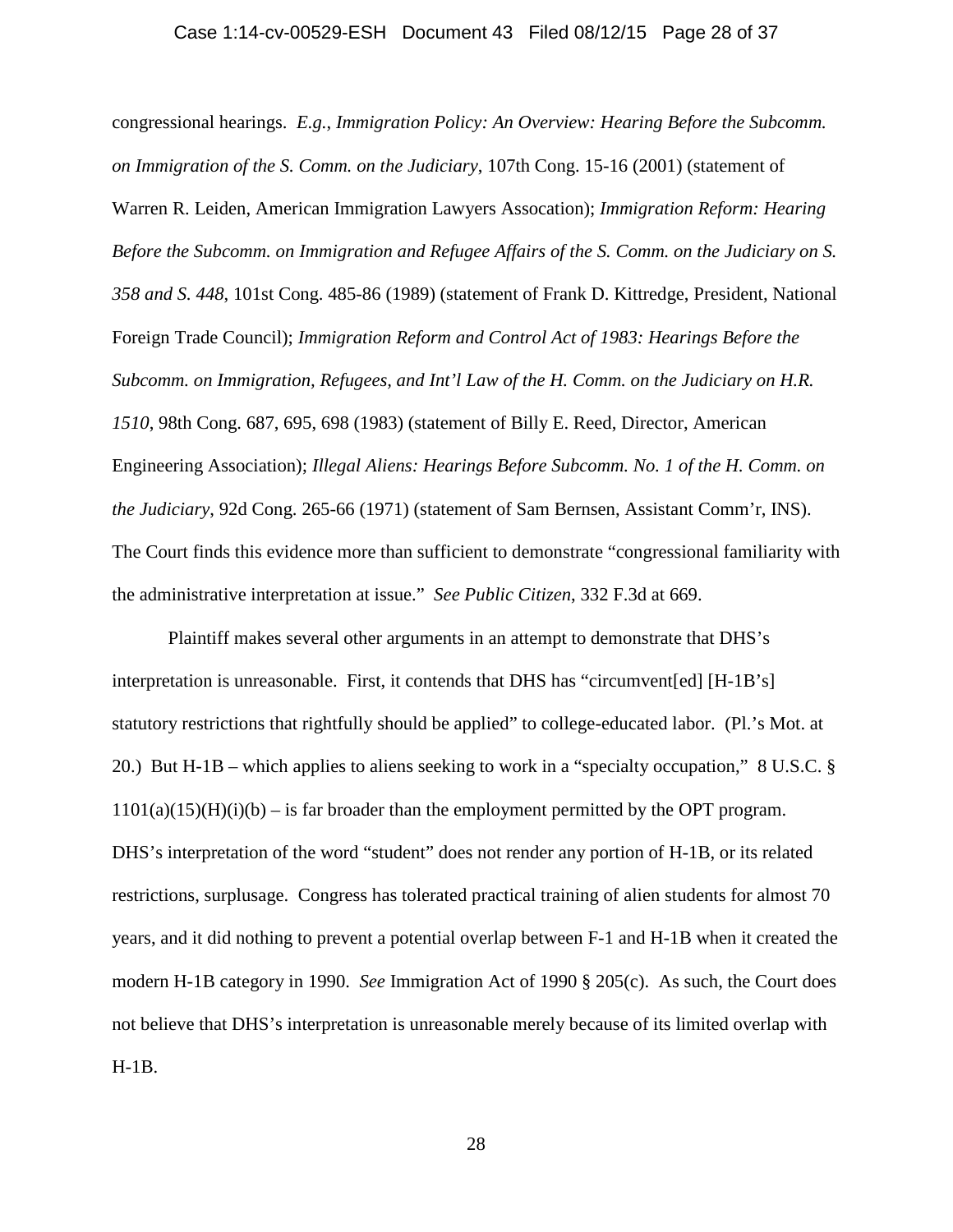## Case 1:14-cv-00529-ESH Document 43 Filed 08/12/15 Page 29 of 37

Plaintiff also contends that "[t]here is not a scintilla of a statutory authorization for DHS to use student visas to remedy labor shortages." (Pl.'s Mot. at 22.) The Court disagrees. DHS has been broadly delegated the authority to regulate the terms and conditions of a nonimmigrant's stay, include its duration. *See* 8 U.S.C. § 1103(a); *id.* § 1184(a)(1). One of DHS's statutorily enumerated goals is to "ensure that the overall economic security of the United States is not diminished by efforts, activities, and programs aimed at securing the homeland." 6 U.S.C. § 111(b)(1)(F). Moreover, a significant purpose of immigration policy is to balance the productivity gains that aliens provide to our nation against the potential threat to the domestic labor market. *Compare In re Griffiths*, 413 U.S. 717, 719 (1973) ("From its inception, our Nation welcomed and drew strength from the immigration of aliens. Their contributions to the social and economic life of the country were self-evident, especially during the periods when the demand for human resources greatly exceeded the native supply."), *with Sure-Tan*, 467 U.S. at 893 ("A primary purpose in restricting immigration is to preserve jobs for American workers ... ."). Indeed, in its zone-of-interests memorandum, plaintiff argues that "the interest of safeguarding American workers is inextricably intertwined with employment on F-1 student visas." (Pl.'s ZOI Mem. at 9.) The Court concurs. DHS's consideration of the economic impact of extending the OPT program does not render its interpretation unreasonable.<sup>[9](#page-28-0)</sup>

<span id="page-28-0"></span> $9<sup>9</sup>$  To be clear, at this stage the Court is only considering whether the agency's interpretation of the statute is unreasonable, not whether the agency's regulation is substantively deficient under 5 U.S.C. § 706. *See Council for Urological Interests v. Burwell*, 2015 U.S. App. LEXIS 9867, at \*25 (D.C. Cir. June 12, 2015) ("[A]lthough *Chevron*'s second step sounds closely akin to plain vanilla arbitrary-and-capricious style review, interpreting a statute is quite a different enterprise than policy-making." (internal quotation marks omitted)). In light of the holding in Section IV *infra*, the Court withholds judgment on the issue of whether the agency has marshaled sufficient evidence to support its rule.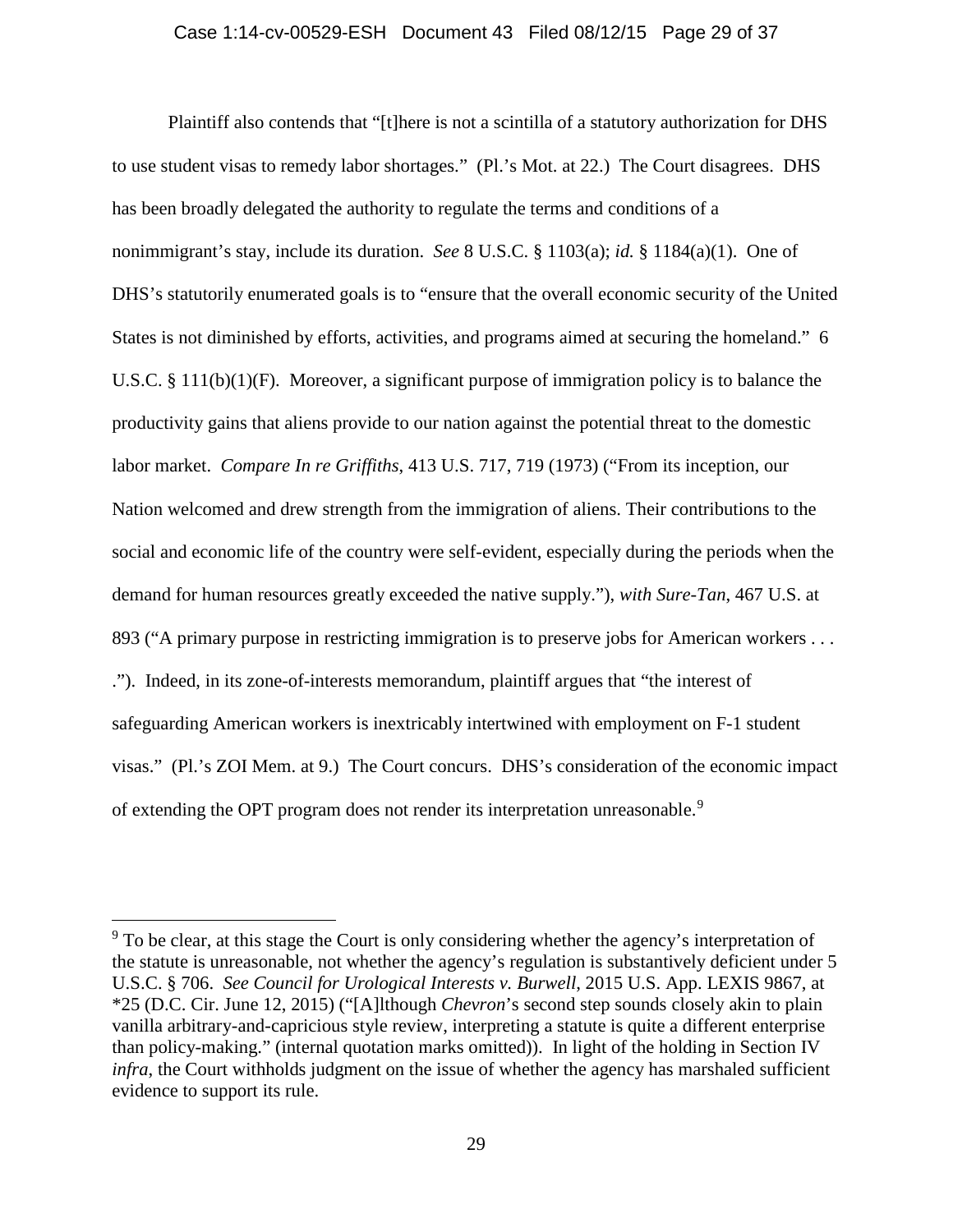In light of Congress' broad delegation of authority to DHS to regulate the duration of a nonimmigrant's stay and Congress' acquiescence in DHS's longstanding reading of F-1, the Court concludes that the agency's interpretation is not unreasonable.

## **IV. EMERGENCY RULEMAKING**

DHS promulgated the 2008 Rule without notice and comment. In justifying this decision, the agency cited 5 U.S.C. § 553(b), which allows an agency to dispense with the notice-and-comment requirement "when the agency for good cause finds (and incorporates the finding and a brief statement of reasons therefor in the rules issued) that notice and public procedure thereon are impracticable, unnecessary, or contrary to the public interest." 2008 Rule at 18,950. The agency explained that 30,205 F-1 students were on OPT status that would expire between April 1 and July 31, 2008, that those students "will need to leave the United States unless they are able to obtain an H-1B visa for FY09 or otherwise maintain their lawful nonimmigrant status," and that the 17-month extension "has the potential to add tens of thousands of OPT workers to the total population of OPT workers in STEM occupations in the U.S. economy." *Id.* The agency concluded that it had good cause to issue the rule without notice and comment because

[t]he ability of U.S. high-tech employers to retain skilled technical workers . . . would be seriously damaged if the extension of the maximum OPT period to twenty-nine months for F-1 students who have received a degree in science, technology, engineering, or mathematics is not implemented early this spring, before F-1 students complete their studies and, without this rule in place and effective, would be required to leave the United States.

*Id.* Plaintiff disputes this conclusion, contending that none of the § 553(b) exemptions applies to the 2008 Rule. (*See* Pl.'s Mot. at 23-27.)

This Court reviews an agency's good-cause determination without deference. *See Sorenson Commc'ns Inc. v. FCC*, 755 F.3d 702, 706 (D.C. Cir. 2014). The D.C. Circuit has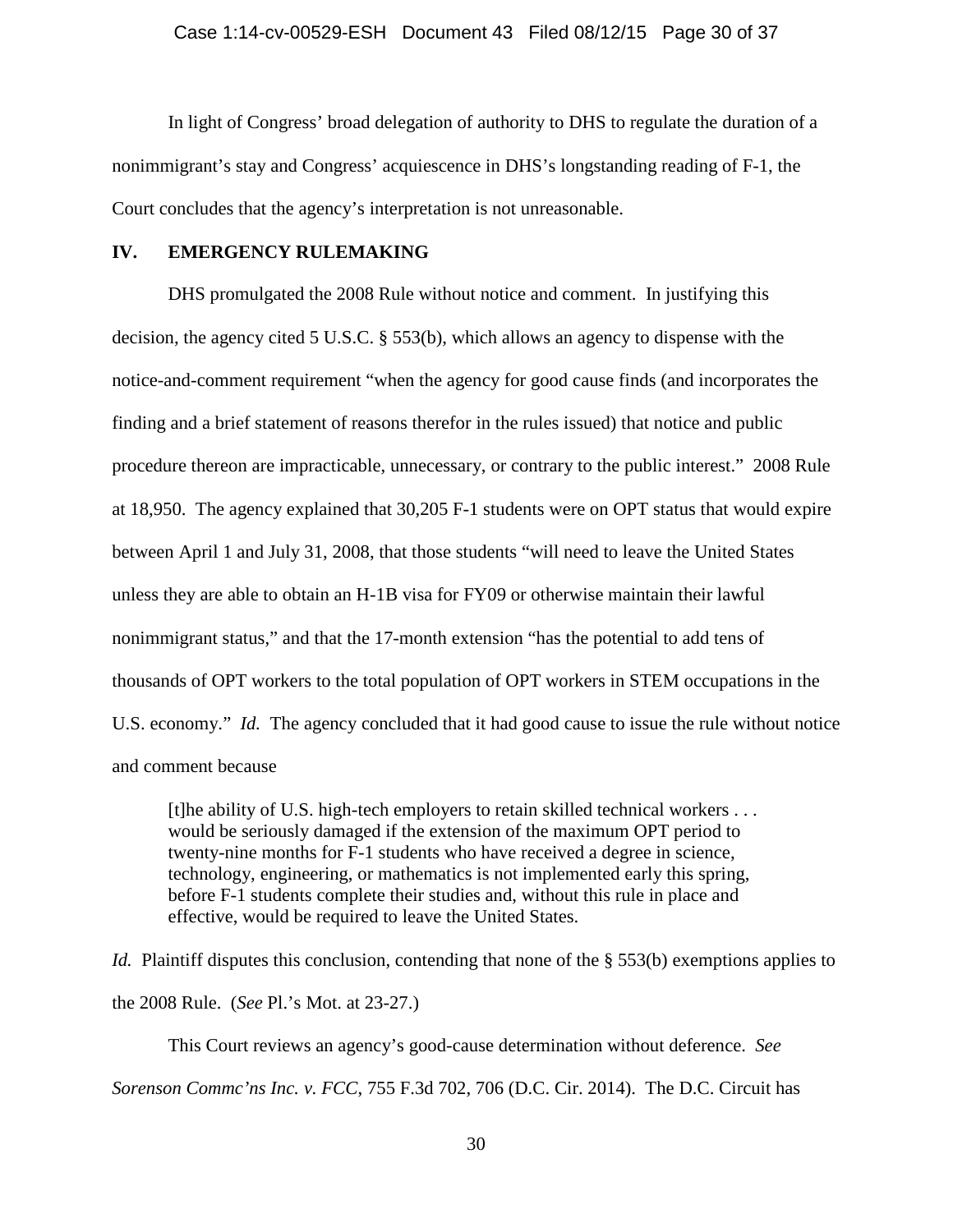#### Case 1:14-cv-00529-ESH Document 43 Filed 08/12/15 Page 31 of 37

"repeatedly made clear that the good cause exception 'is to be narrowly construed and only reluctantly countenanced.'" *Mack Trucks, Inc. v. EPA*, 682 F.3d 87, 93 (D.C. Cir. 2012) (quoting *Util. Solid Waste Activities Grp. v. EPA*, 236 F.3d 749, 754 (D.C. Cir. 2001)). Determining whether notice and comment is impracticable "is an 'inevitably fact-or-context dependent' inquiry."[10](#page-30-0) *Sorenson*, 755 F.3d at 706 (quoting *Mid-Tex Elec. Coop. v. FERC*, 822 F.2d 1123, 1132 (D.C. Cir. 1987)). In the past, the D.C. Circuit has "approved an agency's decision to bypass notice and comment where delay would imminently threaten life or physical property." *Id.*; *see also Jifry v. FAA*, 370 F.3d 1174, 1179 (D.C. Cir. 2004) (finding good cause when rule was "necessary to prevent a possible imminent hazard to aircraft, persons, and property within the United States").

The Circuit has recently considered whether an economic crisis could sustain a goodcause determination under § 553(b). In *Sorenson*, the Federal Communications Commission bypassed notice and comment in promulgating rules imposing certification requirements on hearing-impaired individuals receiving telephones with captioning capability. 755 F.3d at 704- 05. The rules were precipitated by the plaintiff distributing free captioning-enabled phones, which in turn greatly increased the demand for captioning services that are subsidized by a government-organized fund. *Id.* Although the D.C. Circuit would "not exclude the possibility that a fiscal calamity could conceivably justify bypassing the notice-and-comment requirement," it found that the record before it was "simply too scant to establish a fiscal emergency." *Id.* at 707. The Circuit noted that the administrative record did "not reveal when the Fund was

<span id="page-30-0"></span><sup>&</sup>lt;sup>10</sup> Defendant does not explicitly state that it was relying on the "impracticability" prong of  $\S$ 533(b), but nowhere does it suggest that notice and comment would have been "unnecessary" or "contrary to the public interest." 5 U.S.C. § 553(b). All of its arguments revolve around the purported urgency it faced in issuing the rule, which this Court takes to mean that the delay inherent in giving notice and soliciting comment would have been impracticable.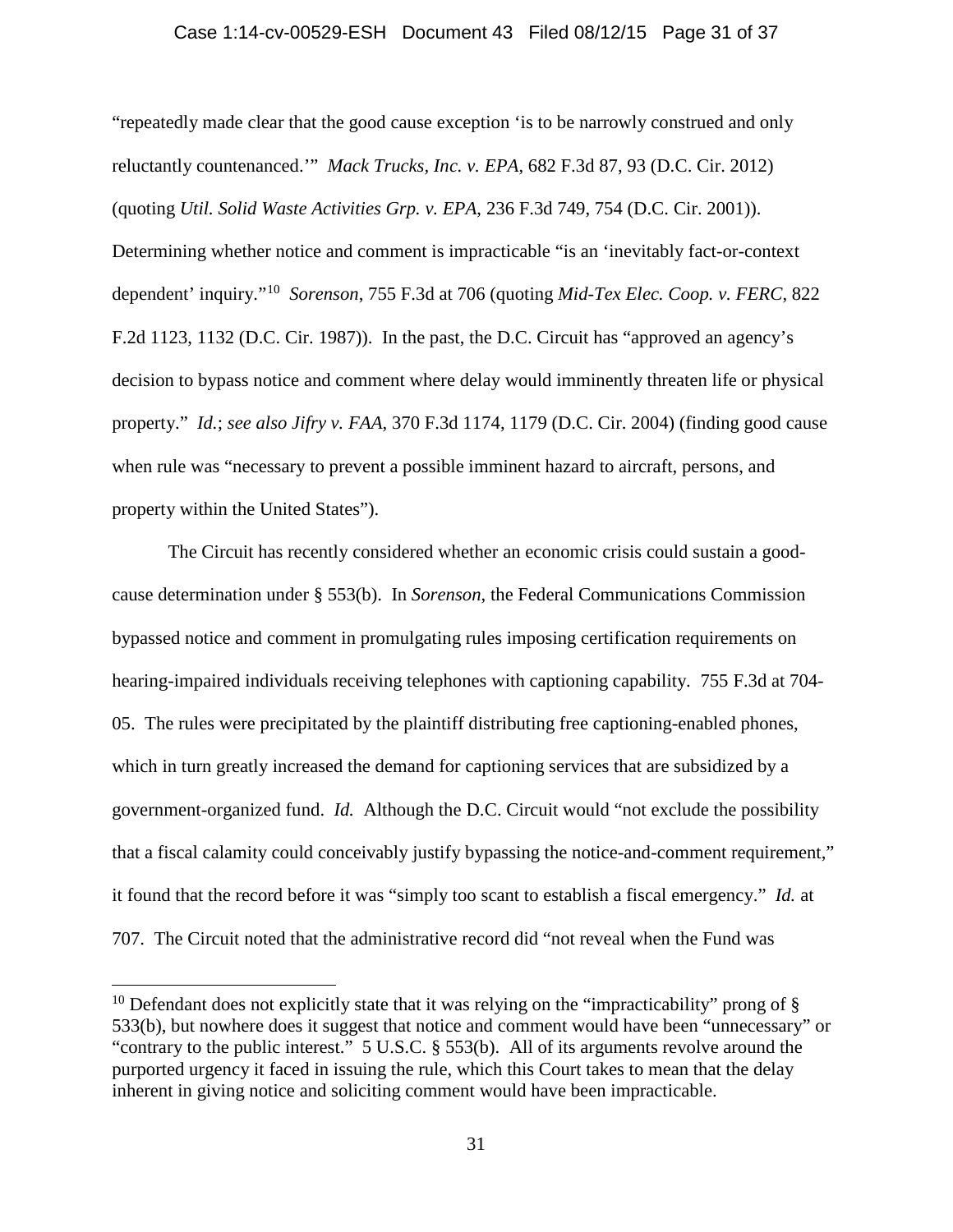## Case 1:14-cv-00529-ESH Document 43 Filed 08/12/15 Page 32 of 37

expected to run out of money, whether the Fund would have run out of money before a noticeand-comment period could elapse, or whether there were reasonable alternatives available to the Commission." *Id.*

To demonstrate the urgency of the situation it faced in issuing the 2008 Rule, DHS relied principally on three sources: a 2008 report by the National Science Foundation titled *Science and Engineering Indicators, 2008* ("*Indicators*") (Joint Appendix: Administrative Record Excerpts [ECF No. 26] ("JA") at 135-536<sup>[11](#page-31-0)</sup>); a 2005 report by the National Academy of Sciences titled *Rising Above the Gathering Storm: Energizing and Employing America for a Brighter Economic Future* ("*Gathering Storm*") (JA at 1366-1803); and a collection of submissions from Members of Congress and stakeholders in the technology industry.[12](#page-31-1) (JA at 97-134.)

The Court has reviewed these materials and finds that they fail to demonstrate that the 2008 Rule was necessary to forestall a "fiscal emergency." *See Sorenson*, 755 F.3d at 707. The first problem is that the record does not establish the economic consequences of failing to immediately issue the rule. The reports cited by the agency speak only in very general terms about the importance of STEM workers to the U.S. economy. (*See, e.g.*, *Indicators* at 158 ("Indicators of the shift toward knowledge-intensive economic activity abound. . . . Countries are investing heavily in expansion and quality improvements of their higher education systems, easing access to them, and often directing sizable portions of this investment to training in science, engineering, and related S&T fields."); *id.* at 172 ("The progressive shift toward more

<span id="page-31-0"></span> $11$  The Court will use the administrative record's numbering when citing the joint appendix.

<span id="page-31-1"></span> $12$  DHS cited one additional study that does not appear in the joint appendix, which the Court has also reviewed. Task Force on the Future of American Innovation, *Measuring the Moment: Innovation, National Security, and Economic Competitiveness* (Nov. 2006), http://www.innovationtaskforce.org/docs/Benchmarks%20-%202006.pdf.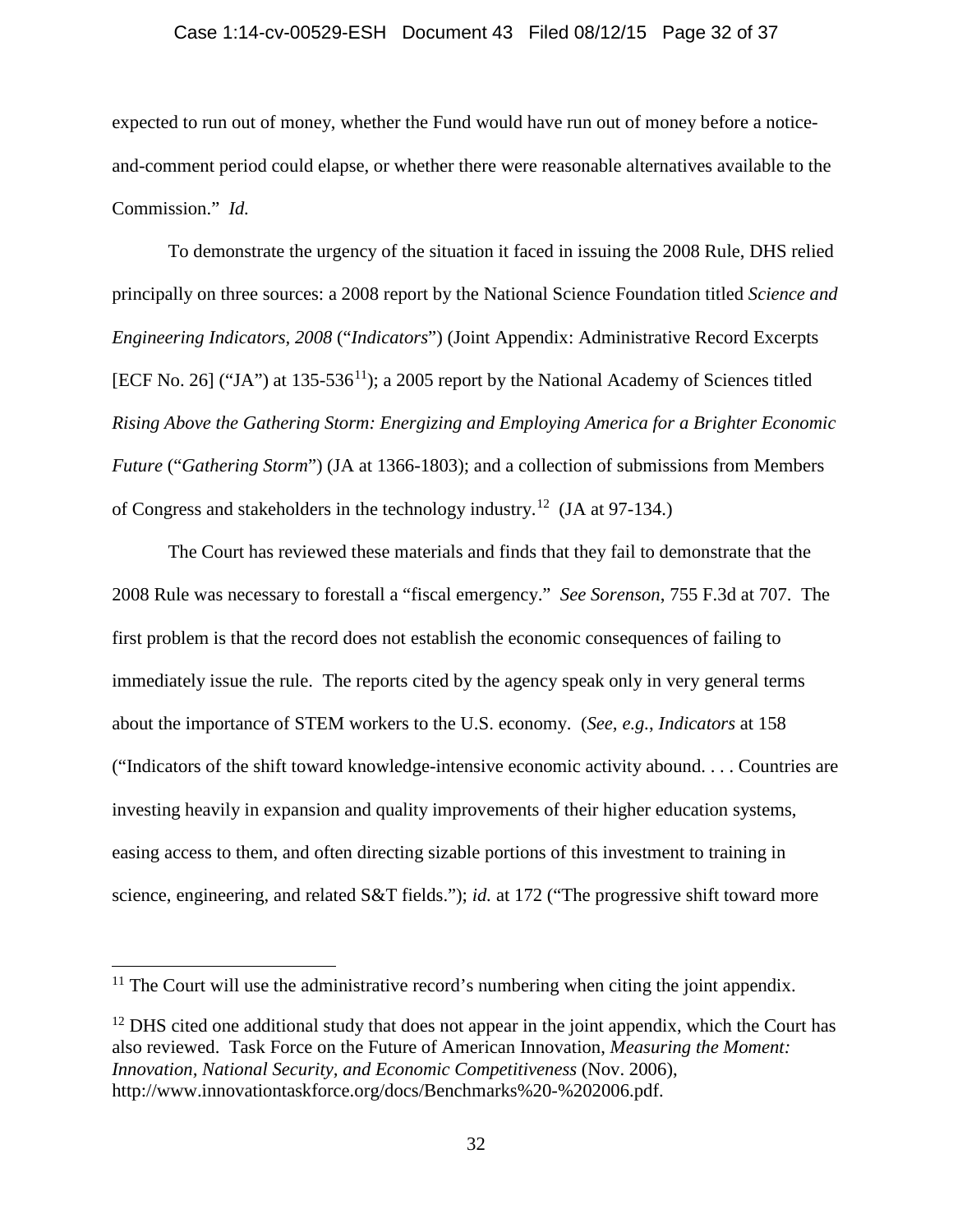## Case 1:14-cv-00529-ESH Document 43 Filed 08/12/15 Page 33 of 37

knowledge-intensive economies around the world is dependent upon the availability and continued inflow of individuals with postsecondary training to the workforce."); *id.* at 338 ("Migration of skilled S&E workers across borders is increasingly seen as a major determinant of the quality and flexibility of the labor force in most industrialized countries. . . . The United States has benefited, and continues to benefit, from this international flow of knowledge and personnel . . . ."); *Gathering Storm* at 1552 ("The biggest concern is that our competitive advantage, our success in global markets, our economic growth, and our standard of living all depends on maintaining a leading position in science, technology, and innovation. As that lead shrinks, we risk losing the advantages on which our economy depends."); *id.* at 1553 ("This nation's science and technology policy must account for the new reality and embrace strategies for success in a world where talent and capital can easily choose to go elsewhere.")) To be sure, these quotations highlight the importance of science and technology to the U.S. economy as a general matter. But nowhere do the reports contemplate the role of recent graduates with F-1 visas in sustaining the pace of innovation. And, they certainly do not consider the economic impact of delaying the rule for however long it would have taken to solicit broader feedback via notice and comment.

Defendant's contention that notice and comment would have been impracticable is further undercut by the fact that H-1B oversubscription is old hat. As defendant concedes, "[f]rom the time the visa numbers allocated for the H-1B program were reduced . . . from 195,000 to 65,000 in fiscal year 2004, the H-1B program has been consistently oversubscribed." (Def.'s Mot. at 43 (citation omitted); *see also* 2008 Rule at 18,946 (noting that the H-1B limit has been reached progressively earlier every year since 2004).) Presumably, at least some F-1 students had been unable to obtain an H-1B visa and were forced to leave the country for each of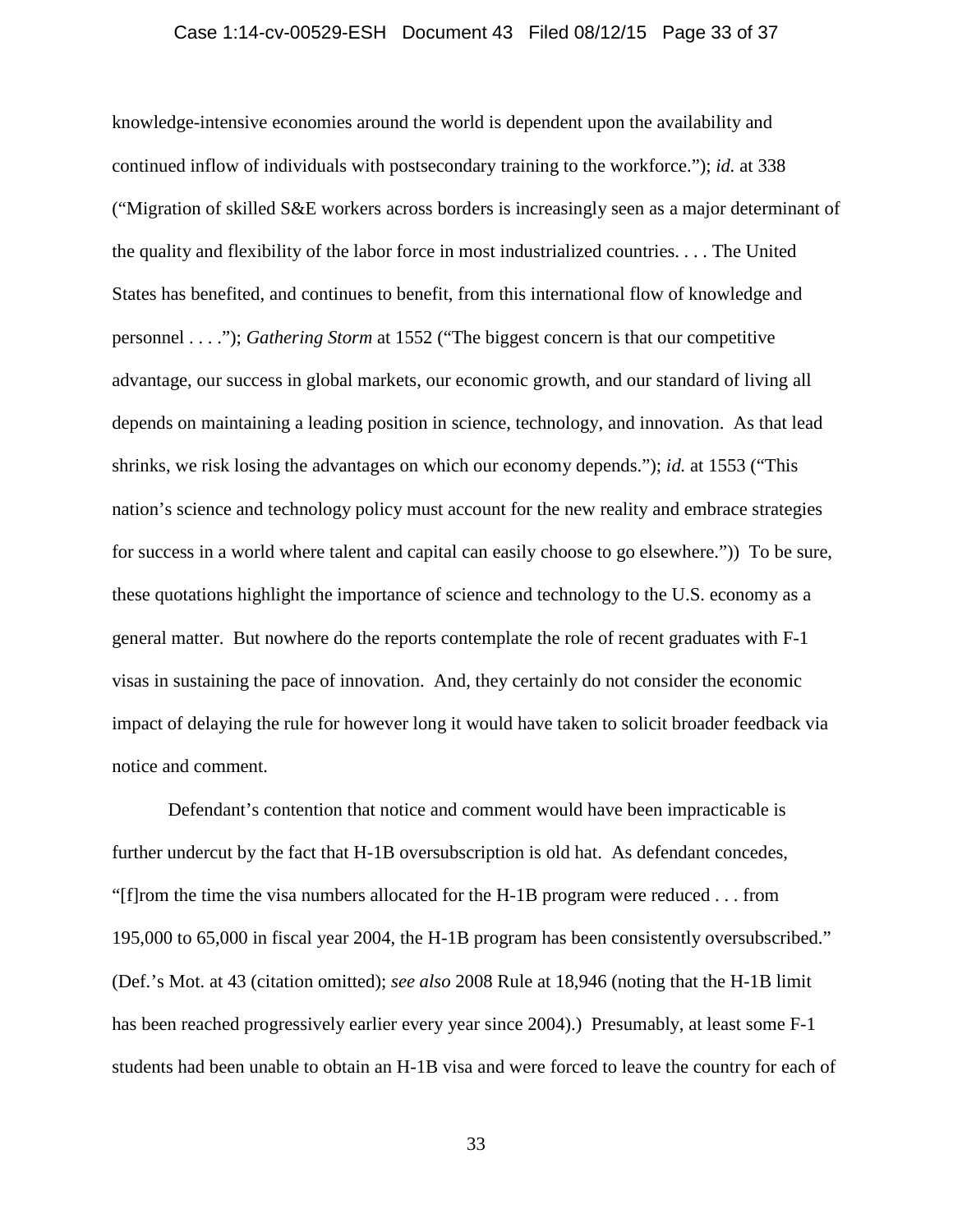## Case 1:14-cv-00529-ESH Document 43 Filed 08/12/15 Page 34 of 37

the four years prior to the issuance of the 2008 Rule, but defendant gives no evidence that these exits contributed to an economic crisis.<sup>13</sup> Moreover, the consistent H-1B oversubscription should have made the economic consequences identified by defendant entirely predictable. Indeed, much of the evidence before the agency had long been available to DHS. Bill Gates testified before Congress on March 7, 2007 – 13 months before DHS issued the 2008 Rule – about the shortage of H-1B visas. (JA at 106.) And the report relied on by DHS describing the dangers to American competitiveness of losing STEM workers was published in 2005. (*Id.* at 1367.)

Defendant does not explain why it waited to initiate proceedings on this issue, and it has not pointed to any changed circumstances that made the OPT extension suddenly urgent. The Court therefore finds that DHS's self-imposed deadline of April 2008 lacks support in the record. DHS has thus failed to carry its burden to show that it faced an "emergency situation[]," *Jifry*, 370 F.3d at 1179, that exempted it from subjecting the 2008 Rule to notice and comment.

# **V. REMEDY**

Plaintiff contends that "[t]he procedural defects of the OPT Rules are so great that vacatur is the appropriate remedy." (Pl.'s Reply at 8.) Defendant responds that, "because of the

<span id="page-33-0"></span> $13$  The only items in the record that speak to the impact of the H-1B cap on economic competitiveness are letters from interested stakeholders. For example, in a letter dated November 15, 2007, Microsoft lamented the difficulty of obtaining H-1B visas for its employees, noting that "[t]o compete globally . . . Microsoft . . . must have access to the talent it needs." (JA at 121.) Even these letters, however, do not articulate the immediate impact of failing to extend OPT. Moreover, by failing to engage in notice-and-comment rulemaking, the record is largely one-sided, with input only from technology companies that stand to benefit from additional F-1 student employees, who are exempted from various wage taxes. *See* 26 U.S.C. §§ 3121(b)(19),  $3306(c)(19)$ ; 42 U.S.C. § 410(a)(19). Indeed, the 17-month duration of the STEM extension appears to have been adopted directly from the unanimous suggestions by Microsoft and similar industry groups. (*See* JA 115, 121, 125, 126.)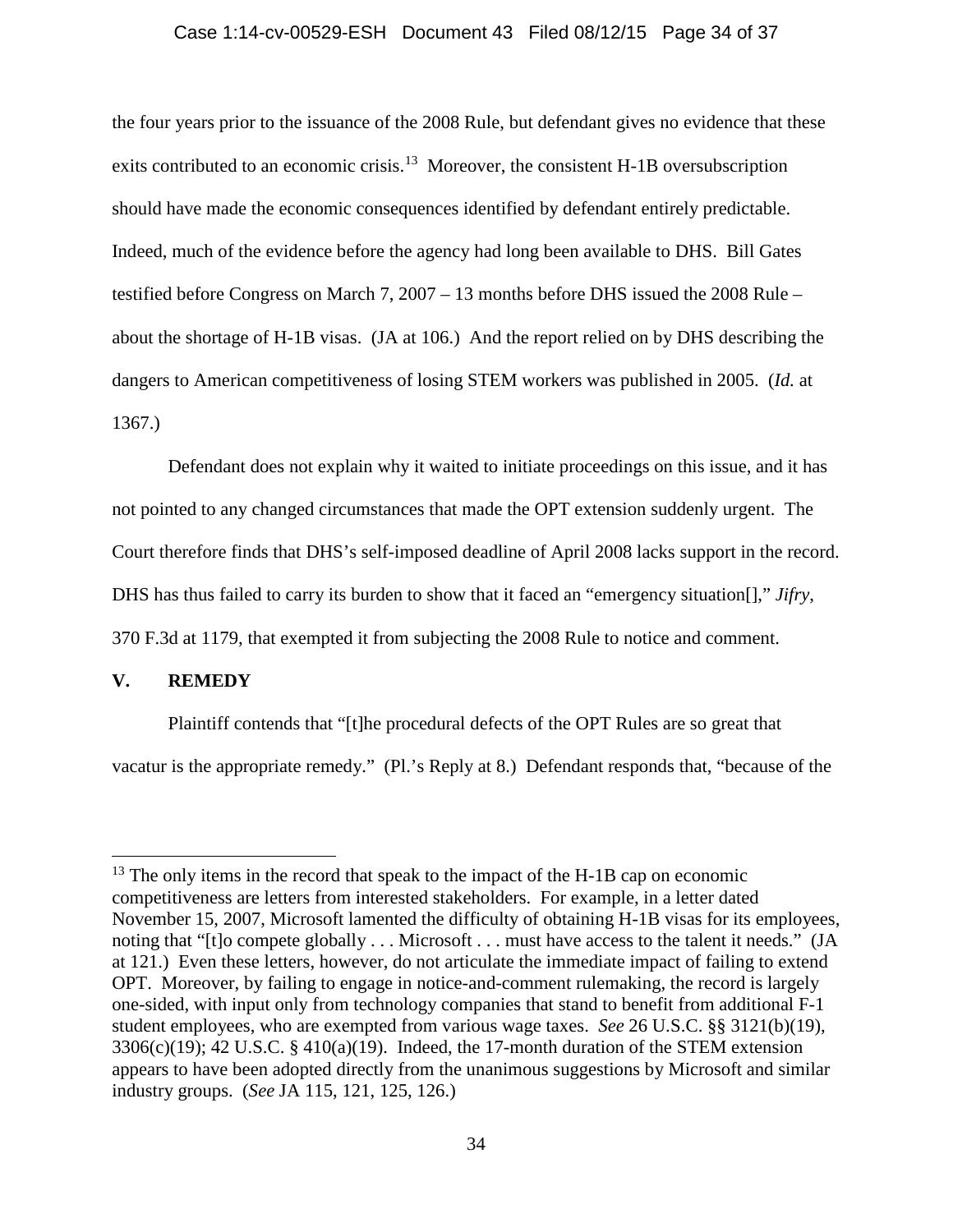## Case 1:14-cv-00529-ESH Document 43 Filed 08/12/15 Page 35 of 37

emergency situation invalidation would cause, the appropriate course of action would be an order that holds any *vacatur* in temporary abeyance." (Def.'s Opp. at 43.)

The "decision whether to vacate depends on the seriousness of the [rule's] deficiencies (and thus the extent of doubt whether the agency chose correctly) and the disruptive consequences of an interim change that may itself be changed." *Comcast Corp. v. FCC*, 579 F.3d 1, 8 (D.C. Cir. 2009) (alteration in original) (quoting *Allied-Signal, Inc. v. Nuclear Regulatory* Comm'n, 988 F.2d 146, 150-51 (D.C. Cir. 1993)). "When an agency may be able readily to cure a defect in its explanation of a decision, the first factor in *Allied-Signal* counsels remand without vacatur." *Heartland Reg'l Med. Ctr. v. Sebelius*, 566 F.3d 193, 198 (D.C. Cir. 2009). In contrast, "[f]ailure to provide the required notice and to invite public comment – in contrast to the agency's failure . . . adequately to explain why it chose one approach rather than another for one aspect of an otherwise permissible rule – is a fundamental flaw that 'normally' requires vacatur of the rule." *Id.* at 199. With respect to the second *Allied-Signal* factor, "[w]here the proverbial 'egg has been scrambled and there is no apparent way to restore the status quo ante,' the Court may remand without vacating." *Defenders of Wildlife v. Jackson*, 791 F. Supp. 2d 96, 118 (D.D.C. 2011) (quoting *Sugar Cane Growers Coop. v. Veneman*, 289 F.3d 89, 97-98 (D.C. Cir. 2002)). A middle ground embraced by several courts in this Circuit is to vacate the challenged rule but to stay the vacatur for a period of time. *E.g.*, *Chamber of Commerce of U.S. v. SEC*, 443 F.3d 890, 909 (D.C. Cir. 2006) ("The Commission is in a better position than the court to assess the disruptive effect of vacating the Rule's two conditions. . . . Therefore, the court will . . . withhold the issuance of its mandate . . . for ninety days."); *Indep. U.S. Tanker Owners Comm. v. Dole*, 809 F.2d 847, 855 (D.C. Cir. 1987) ("In this case, we vacate the rule because the Secretary's omissions are quite serious . . . . Yet we exercise our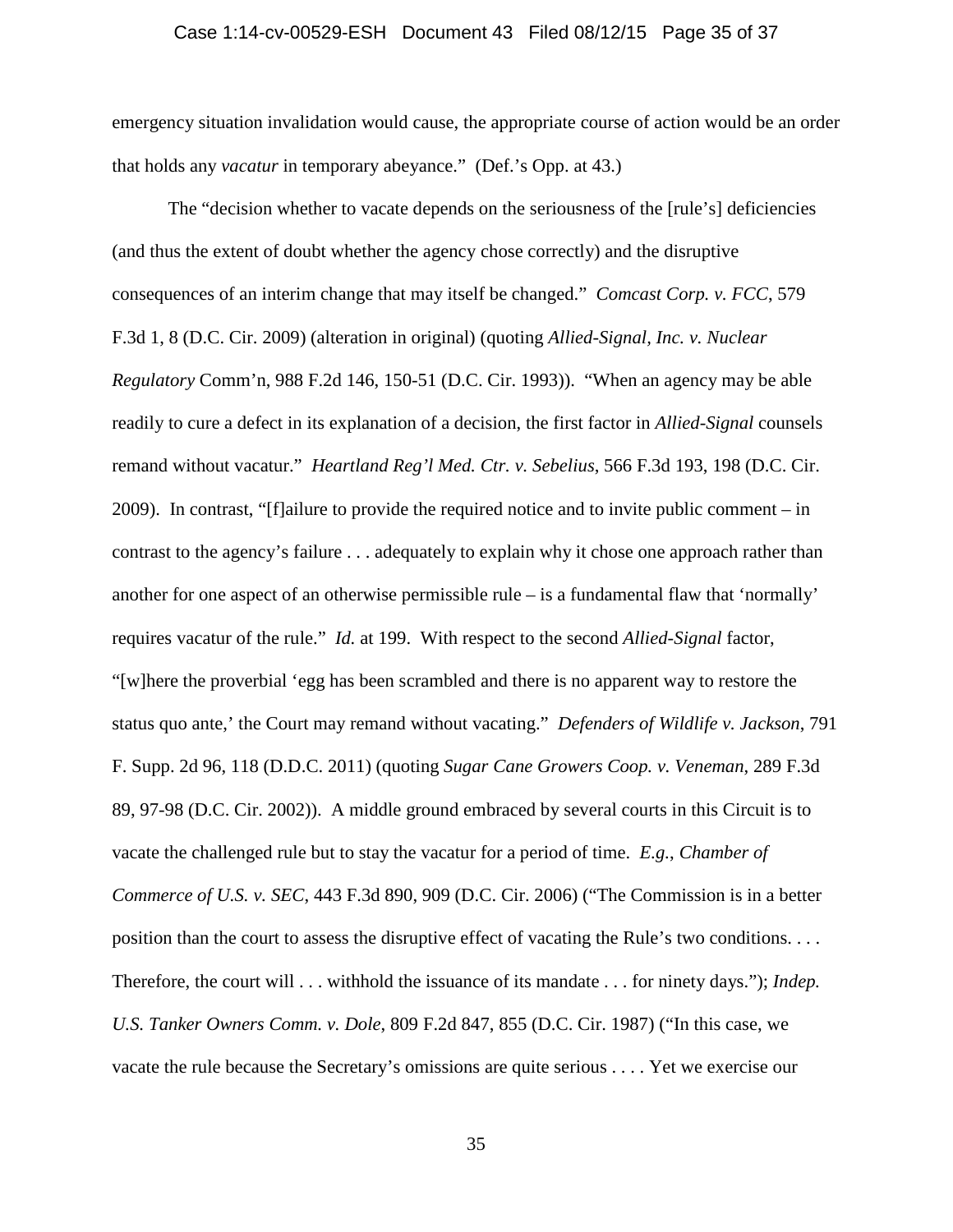## Case 1:14-cv-00529-ESH Document 43 Filed 08/12/15 Page 36 of 37

power to withhold issuance of our mandate [for six months], to avoid further disruptions in the domestic market and to allow the Secretary to undertake further proceedings to address the problems of the merchant marine trade."); *Anacostia Riverkeeper, Inc. v. Jackson*, 713 F. Supp. 2d 50, 52 (D.D.C. 2010) ("Because remand without vacatur is inappropriate, . . . the Court will vacate the challenged [rules], but will stay vacatur."); *Haw. Longline Ass'n v. Nat'l Marine Fisheries Serv.*, 288 F. Supp. 2d 7, 12-13 (D.D.C. 2003).

The first *Allied-Signal* factor weighs heavily in favor of vacatur. Failure to provide notice and invite public comment is a serious procedural deficiency that counsels against remand without vacatur. *Heartland*, 566 F.3d at 199; *see also Allina Health Servs. v. Sebelius*, 746 F.3d 1102, 1110 (D.C. Cir. 2014) ("[D]eficient notice is a 'fundamental flaw' that almost always requires vacatur." (quoting *Heartland*, 566 F.3d at 199)). Indeed, defendant does not even suggest such a remedy. (*See* Def.'s Opp. at 43-45.) However, the Court concludes that immediate vacatur of the 2008 Rule would be seriously disruptive. In 2008, DHS estimated that there were approximately 70,000 F-1 students on OPT and that one-third had earned degrees in a STEM field. 2008 Rule at 18,950. While DHS has not disclosed the number of aliens currently taking advantage of the OPT STEM extension, the Court has no doubt that vacating the 2008 Rule would force "thousands of foreign students with work authorizations . . . to scramble to depart the United States." (Def.'s Opp. at 44.) Vacating the 2008 Rule could also impose a costly burden on the U.S. tech sector if thousands of young workers had to leave their jobs in short order. The Court sees no way of immediately restoring the pre-2008 status quo without causing substantial hardship for foreign students and a major labor disruption for the technology sector. As such, the Court will order that the 2008 Rule – and its subsequent amendments – be